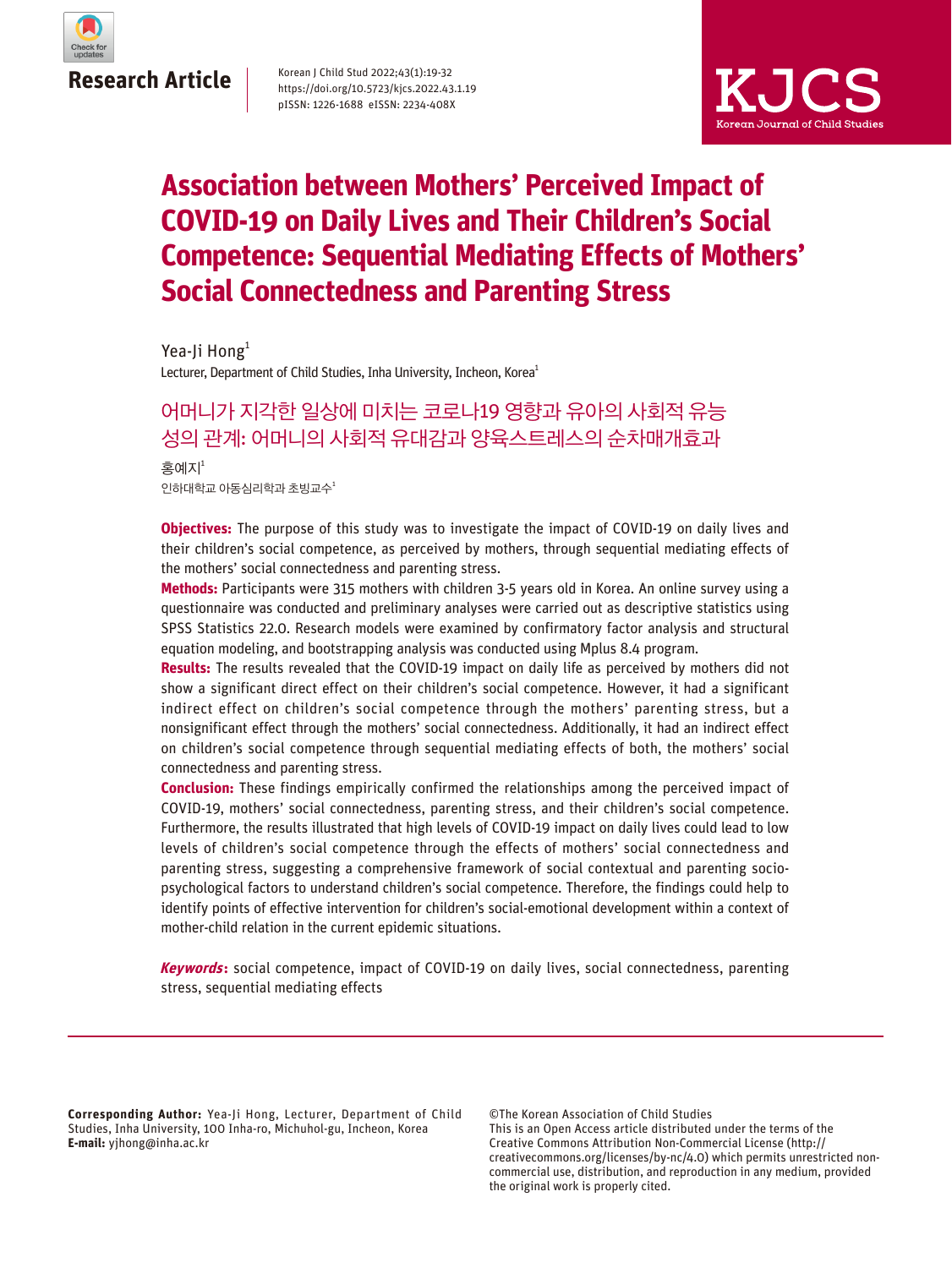## Introduction

인간은 타인과의 상호작용을 통해서 사회적 관계를 맺으며 살 아간다. 생애 초기 아동은 최초의 환경인 가정에서 부모와의 관계를 통해 기초가 되는 사회적 행동양상을 배우고, 이후 또 래 및 교사 등 주변 성인과 관계를 확대해 나간다. 이에 자신이 속한 사회의 규범과 가치를 습득하고 내면화하여 한 사회의 유능한 사회적 구성원으로 성장해 나가는데(Y.-J. Hong, An, Lee, & Choi, 2018), 이러한 사회화 과정에서 요구되는 능력 중 하나가 사회적 유능성이다(Lim, 2019). 사회적 유능성(social competence)은 타인과 관계를 원만히 유지하는 사회적 기술로 개인이 자신이 속한 사회의 규준과 조건을 이해하는 인지적 능력과 행동 및 정서를 사회적인 상황에 적합하도록 조절하는 행동적 및 정서적 능력을 포함한다(Hebert-Myeres, Guttentang, Swank, Smith, & Landry, 2006). 구체적으로, 사회적으로 유능 한 유아는 주변의 사회적 단서를 부호화해서 정확하게 해석 하고, 이러한 단서에 대한 반응에 다양한 행동 목록을 가지 며, 이에 최적의 선택에 대한 효율성과 결과를 평가하여 실제 로 선택한 반응을 행동으로 이끈다(Dodge, Pettit, McClaskey, & Brown, 1986). 또한 긴장과 갈등이 있는 사회적 상호작용에 서 슬픔, 좌절, 분노 등의 정서를 조절 할 수 있을 때 정서적으 로 안정적인 아동으로 여겨지는데(Denham, 1986), 아동의 사 회적 유능성은 이후 발달과 적응을 예측하는 요인이자(Rubin, Bukowski, & Parker, 2006) 성인의 사회성 발달의 기초가 된다 는 점(Elliott, Malecki, & Demaray, 2001)에서 중요하다.

유능한 사회적 구성원으로서 기능적 역할을 돕는 사회적 유능성의 발달에 아동을 둘러싼 다양한 요인이 영향을 미칠 수 있다. Bronfenbrenner (1979)의 생태체계이론은 아동의 발 달에 미치는 주변 환경의 요인 즉, 가족, 또래, 초기 환경, 지역 사회 등 여러 환경 체계를 제시하였다. 구체적으로 또래 상호 작용(Y.-J. Hong et al., 2018; Schelble, Franks, & Miller, 2010), 양 육행동(Barnett, Gustafsson, Deng, Mills-Koonce, & Cox, 2012; Lim, 2019), 가정환경(Y.-J. Hong, Kang, Lee, & Choi, 2017; Kao, Tuladhar, & Tarullo, 2020) 등이 유아의 사회적 유능성과 관련이 있음을 밝혔다. 이 연구에서는 미시체계 내 유아 자녀 를 둔 어머니의 사회심리적 특성 중 사회적 유대감 및 양육스 트레스와 거시체계 내 광범위한 사회적 맥락의 특성으로 코로 나19 영향에 초점을 맞추어 이러한 요인이 유아의 사회적 유 능성에 미치는 영향을 확인하고자 한다.

코로나바이러스감염증-19(이하 코로나19)는 현시점에 개 인의 일상에 영향을 미치는 가장 대표적인 사회적 맥락의 특 성 중 하나일 것이다. 정부는 감염병 확산 위기에 대응하고 자 2020년 2월 27일부터 사회적 거리두기(social-distancing, physical-distancing)를 지속적으로 시행하여 대면 활동과 이동 을 제한하였다. 이에 원격수업, 재택근무, 비대면 회의와 같 은 새로운 사회적 관계의 양식이 적용되어 모두의 일상생활 을 변화시켰다. 장기적으로 상황이 지속되면서 학제적 관심 이 높아 연구가 축적되고 있지만 코로나19 이전과 이후 자료 를 적용하여 코로나19가 개인에 미치는 영향을 단순 비교하 거나(Khoury, Kaur, & Gonzalez, 2021; Tso et al., 2020), 개인에 게 미치는 신체적, 재정적, 정서적 측면 등 한 측면에 초점을 맞추어 살펴보는 등(Brown, Doom, Lechuga-Peña, Watamura, & Koppels, 2020; Ravens-Sieberer et al., 2021), 코로나19 상황을 다 면적 측면에서 통합적으로 살펴보려는 시도는 부족하다. 특 히 개인은 객관적인 역경이나 어려운 상황을 경험할 때 이를 주관적으로 인식하고 평가하며, 개인의 성격, 기질과 개인이 처한 맥락에 따라 각기 다른 방식으로 대처하는 경향이 있다 (Lazarus & Folkman, 1984). 이에 이 연구는 유아 자녀를 둔 어 머니가 주관적으로 인식한 일상에 미치는 코로나19의 영향을 Conway, Woodard와 Zubrod (2020)가 제시한 재정적, 자원적 및 심리적 건강의 다면적 측면에서 아울러 살펴보고자 한다.

코로나19는 가족 구성원이 역할, 책임감, 기대의 충돌을 경 험하는 스트레스적 사건이다(Coyne et al., 2021). 가족체계이 론(family systems theory)에 따르면, 가족은 하나의 단위(unit) 또는 체계(system)로 가족 구성원 간에 정서적 공동체를 이 뤄 긴밀하게 서로의 생각과 행위에 영향을 미친다(White & Klein, 2008). 따라서 가족 구성원의 사회적 적응의 맥락을 다 루는 가족체계이론(Bowen, 1966)에 근거한다면, 코로나19 는 부모와 자녀 모두에게도 주요 스트레스원으로 작용하여 (Brown et al., 2020) 개인의 적응과 발달에 역기능적인 역할을 한다고 볼 수 있다. 구체적으로 선행연구는 코로나19 상황에 서 부모가 지각한 부정적 심리적 건강이 아동의 정서조절을 어렵게 하거나(Köhler-Dauner, Clemens, Lange, Ziegenhain, & Fegert, 2021), 아동의 내재화 및 외현화 문제행동(Khoury et al., 2021)을 높인다고 하였다. 그러나 사회적 거리두기로 타인과 매우 제한된 사회적 상호작용을 경험하고 있는 코로나19 상 황에서 어머니가 지각하는 재정적, 자원적 및 심리적 스트레 스원이 아동의 사회화 즉, 사회성 발달에 미치는 영향을 밝힌 연구는 상대적으로 부족하여 이를 실증적으로 확인할 필요가 있다. 이에 이 연구에서는 유사한 맥락에서 코로나19 확산 이 후 아동의 심리사회적 문제가 높아지고, 친사회적 행동이 낮 아졌다는 Tso 등(2020)을 근거로 자녀를 둔 어머니가 지각하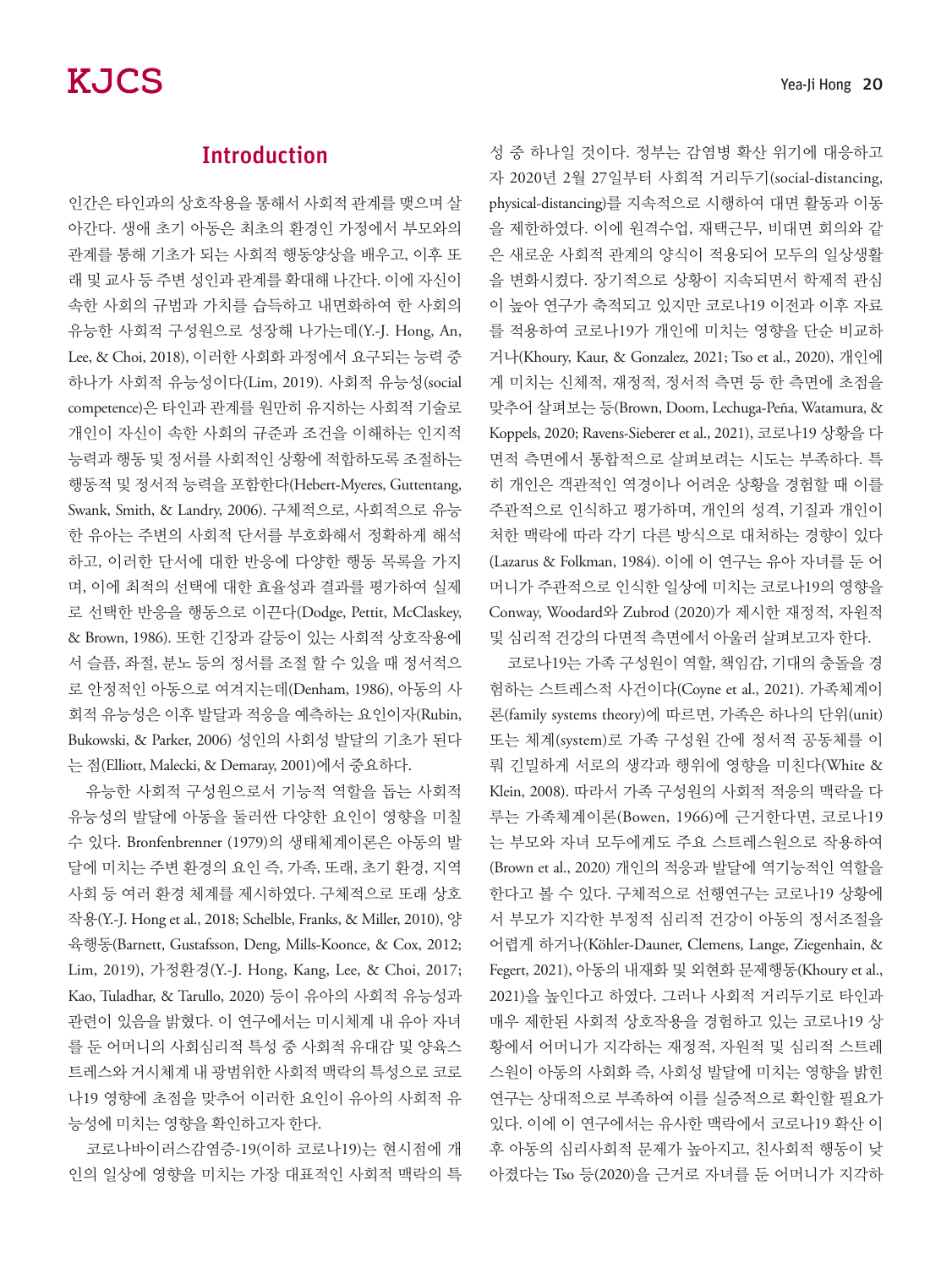식에도 변화가 있음을 알 수 있다. 즉, 부모가 가정에서 자녀 와 보내는 시간이 더 많아지고, 이렇게 높아진 가족 구성원간 의 유대감이 가족의 기능에 긍정적인 영향을 미칠 가능성이 있는 반면, 가족 내 구성원 간의 요구나 간섭으로 인한 가족 갈 등이 생기거나 증폭되는 등의 부정적인 영향을 배제할 수 없 다. 이에 이 연구에서는 가족 스트레스(family stress) 관점에 근 거하여 어머니의 심리적 상태 중 양육스트레스에 주목하고자 한다. 양육스트레스는 가정에서 요구되는 부모로서의 역할이 과중하거나 이를 수행하는 과정에서 지각하는 내적인 긴장, 죄책감과 같은 심리적이고, 신체적인 부정적 반응을 말한다 (Abidin, 1992). 예측하지 못한 비규범적 사건으로서 코로나19 는 가족 생활의 변화를 야기하고 이는 개인적 스트레스의 수 준을 높이는데(Chin et al., 2020), 코로나19의 재난 상황에서 육아지원기관은 휴원, 휴업 및 휴관 조치가 이루어지거나 긴 급돌봄체계로 운영되면서 공적돌봄체계가 제대로 작동하지 않고, 개별 가정과 특히 여성에게로 자녀 보육, 교육 및 돌봄의 역할이 회귀하여 가정 내 이들이 지각하는 부담이 가중됨을 알 수 있다(Y. K. Choi, 2020). 이에 자녀를 둔 어머니의 양육스 트레스, 우울, 불안 등이 아동의 사회성 발달을 저해한다고 보 고한 선행연구(Lim, 2019; Wang & Dix, 2015; Yang & Williams, 2021)를 근거로 이 연구에서는 어머니가 지각하는 일상에 미 치는 코로나19 영향과 유아의 사회적 유능성의 관계에서 어 머니의 양육스트레스의 역할을 확인하고자 한다.

나아가 일상에 미치는 코로나19 영향이 어머니의 사회적 유대감과 양육스트레스를 통해 유아의 사회적 유능성에 각각 직접적인 영향을 미칠 것이라는 앞선 논의를 바탕으로, 코로 나19의 확산으로 낮아진 어머니의 사회적 유대감과 이로 인 한 양육스트레스는 순차적으로 유아의 사회적 유능성에 영향 을 미칠 것이라 추론해 볼 수 있다. 관련하여 Pearlin (1989)은 스트레스 과정 모델(stress process model)을 통해 스트레스 사건 이 개인의 정신 건강에 영향을 미침을 보고하였는데, 이는 대 표적인 스트레스적 사건 즉, 일차적인 스트레스원과 이로 인 해 발생하는 긴장과 같은 이차적인 스트레스원이 개인의 정신 건강에 부적인 영향을 미친다는 것이다. 다시 말해, 코로나19 확산에 따른 감염의 위험은 새롭고, 예측하지 못한 사건으로 서 가족 체계 밖에서 기인한 일차적인 스트레스원으로, 이는 가족 생활 및 관계의 다양한 차원의 이차적인 스트레스원으로 이어진다(Chin et al., 2020). 이에 코로나19 상황은 가족 구성 원의 사회적 고립감을 높이고(Brown et al., 2020), 불안, 두려 움, 화, 무기력, 우울, 수면어려움, 스트레스 등의 부정적 심리 적 반응을 악화시킨다(Khoury et al., 2021). 따라서 코로나19의

는 코로나19 영향이 주요 스트레스원으로서 아동의 사회성 발달을 저해하는 요인으로서 역할을 하는지 확인하고자 한다.

한편 이 연구에서는 어머니가 지각하는 일상에 미치는 코 로나19 영향이 어머니의 사회적 유대감 즉, 타인과의 관계를 유지하고 관계 내에서 친밀감을 느끼는 정도를 통해 유아의 사회적 유능성에 미치는 영향을 확인하고자 한다. 사회적 유 대감은 사회적 맥락 내의 지속적인 대인 관계에서의 친밀함 과 소속감에 대한 개인의 표상으로 관계에 대한 개인의 인지 도식이라 정의하였다(R. M. Lee & Robbins, 1998). 이는 Kohut (1984)의 자기 심리학 이론에서 파생된 개념인데, 개인이 생 애 초기부터 자신이 속한 사회와 동일시하고, 사회에 구성원 으로 참여하여 안정감과 소속감에 대한 욕구를 충족시키고자 하는 경향성을 반영한 것이라 보았다. 다시 말해, 사회적 유대 감은 타인과의 관계에서 발달하며, 독립적인 자아가 주관적으 로 인식하는 것을 말한다. 이에 신뢰, 기본적인 사회적 기술 등 의 소속감을 이루는 요소들이 기능적으로 작동하지 않거나 개 인에게 적절히 제공되지 않아 자아상의 결핍으로 이어진다면, 타인과 유대적 관계를 형성하는 데 어려움을 겪는다고 보았 다(J. H. Lee, Cho, Lee, Lee, & Lee, 2014; R. M. Lee & Robbins, 1995). 사회적 동물로서 인간은 코로나19 상황뿐만 아니라 이 로 인한 사회적 고립감에 영향을 받는다(Banerjee & Rai, 2020; Raza, Haq, & Sajjad, 2020). 이에 타인과 제한된 사회적 상호작 용을 경험하는 유아 자녀를 둔 어머니가 지각한 코로나19 영 향은 자신이 타인과의 관계를 어떻게 지각하고, 얼마나 가깝 다고 인지하고 느끼는지에 대한 평가와 관련이 있으며, 이렇 게 제한된 사회적 상호작용은 어머니의 신체적 및 정신적 건 강뿐만 아니라(Hawkley & Cacioppo, 2010), 아동의 발달에도 영향을 미친다(Wang, Zhang, Zhao, Zhang, & Jiang, 2020). 특 히 아동은 코로나19 상황에서 주변 또래와 최소한의 신체적 활동과 상호작용을 경험할 수밖에 없고, 물리적 환경을 탐색 할 기회 역시 적어(Jiao et al., 2020), 이는 궁극적으로 유아가 그 시기에 적절히 성취해야 하는 사회적 기술 즉, 사회적인 상 황을 이해하고, 이에 맞게 행동과 정서를 조절하는 방법을 배 우는 데에도 어려움을 겪을 수 있다는 데 문제의 심각성이 있 다. 이에 어머니가 지각한 일상에 미치는 코로나19 영향이 어 머니의 사회적 유대감을 낮추어 궁극적으로 자녀의 사회적 유 능성에도 유의미한 영향을 미칠 것이라 예측할 수 있으며, 이 연구에서는 일상에 미치는 코로나19 영향과 유아의 사회적 유능성의 관계에서 어머니의 사회적 유대감의 매개효과를 확 인하고자 한다.

또한 코로나19로 인해 가족 구성원의 삶의 구성 방식과 양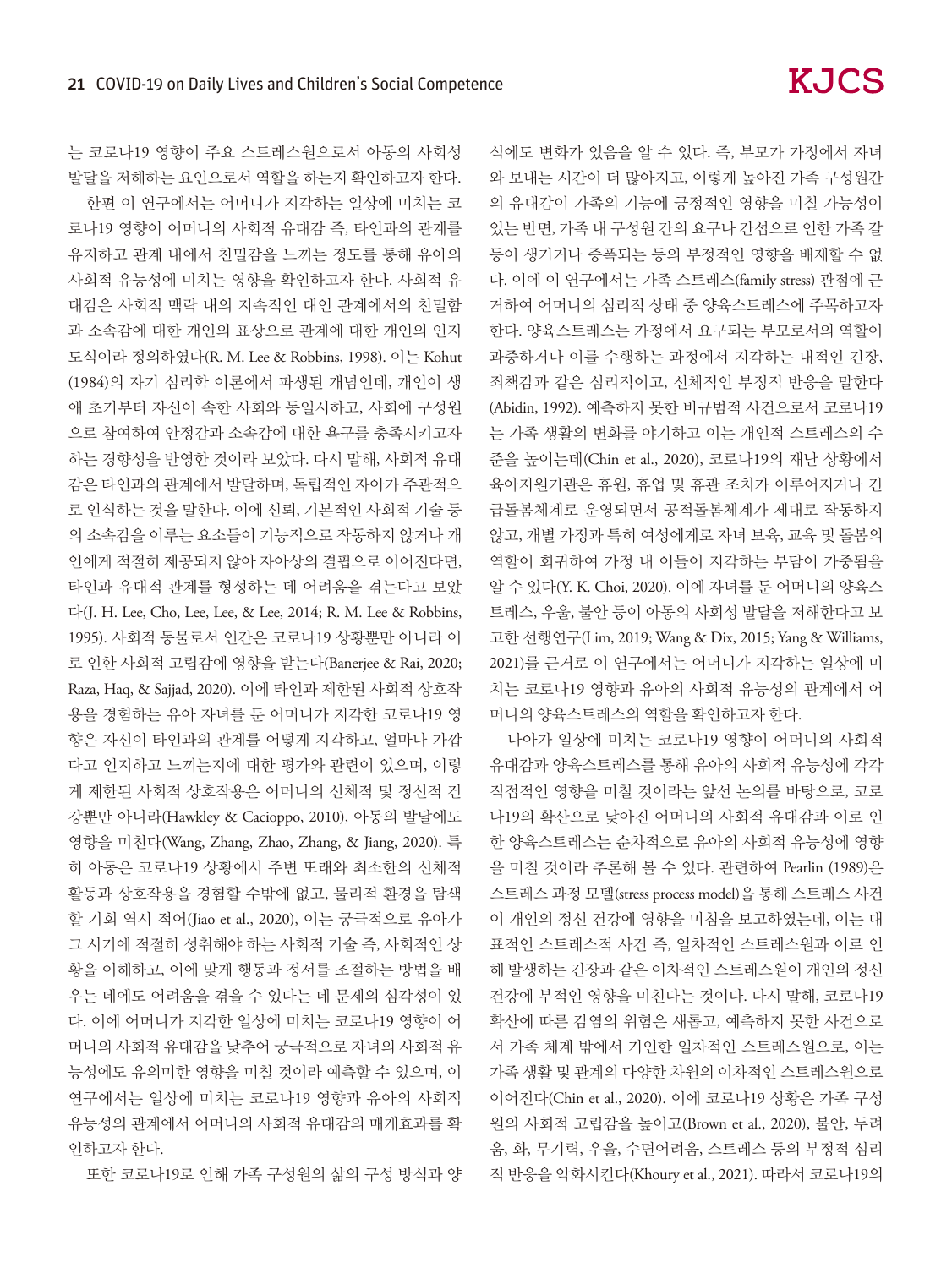스트레스적 사건은 이를 경험하는 가족 구성원 특히 어머니의 사회적 요인인 사회적 유대감을 낮추고, 나아가 심리적 요인 인 양육스트레스와도 밀접한 관련이 있을 것이다. 이러한 어 머니의 양육스트레스는 아동이 가정에서 어머니를 통해 경험 하는 사회적 상호작용에도 제한을 야기할 것이며, 이에 아동 이 적절히 발달시켜야하는 사회적 유능성에도 영향을 미칠 것 이라 예측할 수 있다.

종합하자면, 이 연구에서는 사회적 맥락으로 어머니가 지 각하는 일상에 미치는 코로나19 영향을 확인하고, 가정 내 사 회심리적 요인으로 어머니의 사회적 유대감과 양육스트레스 를 고려하여 이러한 변인이 어떠한 경로로 유아의 사회적 유 능성에 영향을 미치는지 확인해보고자 한다. 이는 코로나19 상황의 장기화로 아동의 발달에 미치는 부정적 영향이 누적됨 에 따라 위험요인과 보호요인을 확인하여 아동에게 적절한 도 움을 제공하고 보호하기 위한 방안을 마련하는 데 기초자료가 될 것이라 기대한다. 이상의 논의를 바탕으로 도출된 구체적 인 연구문제와 연구모형(Figure 1)은 다음과 같다.

#### 연구문제 1

일상에 미치는 코로나19 영향과 유아의 사회적 유능성 간의 관계를 어머니의 사회적 유대감과 양육스트레스가 순차적으 로 매개하는가?

1-1. 일상에 미치는 코로나19 영향은 유아의 사회적 유능성 에 직접적인 영향을 미치는가?

1-2. 일상에 미치는 코로나19 영향은 어머니의 사회적 유대 감을 통해 유아의 사회적 유능성에 간접적인 영향을 미치는 가?

1-3. 일상에 미치는 코로나19 영향은 어머니의 양육스트레 스를 통해 유아의 사회적 유능성에 간접적인 영향을 미치는 가?

1-4. 일상에 미치는 코로나19 영향은 어머니의 사회적 유대 감과 양육스트레스의 순차매개를 통해 유아의 사회적 유능 성에 간접적인 영향을 미치는가?



#### Methods

#### 연구대상

이 연구는 전국의 만 3, 4, 5세 유아 자녀를 둔 어머니 315명을 대상으로 2021년 6월 12일부터 30일까지 온라인 설문조사를 실시하였다. 유아 자녀를 둔 어머니가 자주 접속하는 온라인 커뮤니티에 연구 참여를 안내하였고, 연구에 자발적인 참여 의사를 밝히고, 동의한 경우에만 설문조사에 참여할 수 있도 록 하였다. 전체 326명의 응답 중 만 3세 미만의 연령 부적합 대상 3명, 불성실한 응답 8명을 제외하여 총 315명의 자료를 최종 연구 자료로 사용하였다. 이 연구는 연구자가 소속된 대 학교 생명윤리위원회의 심의를 거쳐 최종 승인을 받았다.

연구대상의 주요 인구학적 특성은 다음과 같다. 유아의 평 균 월령은 53.23개월 (SD = 11.51, Range 36∼72개월)이며, 성 별은 남아 134명(42.5%), 여아 181명(57.5%)이다. 유아의 연 령은 만 3세 110명(34.9%), 만 4세 102명(32.4%), 만 5세 103 명 (32.7%)이고, 출생순위는 첫째 251명(79.7%), 둘째 58명 (18.4%), 셋째 이상은 6명(1.9%)순이다. 어머니의 평균 연령은 36.45세 (SD = 2.99, Range 27-46세)이며, 교육수준은 4년제 대 학교 졸업이 237명(75.2%)로 가장 많았고, 대학원 재학 이상 43명(13.7%), 2∼3년제 대학 졸업 28명(8.9%), 고등학교 졸업 이하 7명(2.2%) 순이다. 월평균 가구소득은 300만원 이상 500 만원 미만의 비율이 34.9%로 가장 높았고, 500만원 이상 700 만원 미만(27.6%), 300만원 미만(23.8%), 700만원 이상 900만 원 미만(13.7%)순이다. 거주지는 서울특별시 37.1%, 경기도 35.2%, 경상남북도 7.0%, 부산광역시 5.7%, 인천광역시 3.5%, 광주광역시 및 대전광역시 각 2.9%, 대구광역시 2.2%, 울산광 역시 1.6%, 충청남북도 1.3%, 전라남북도 및 세종특별자치시 각 .3%순으로 나타났다.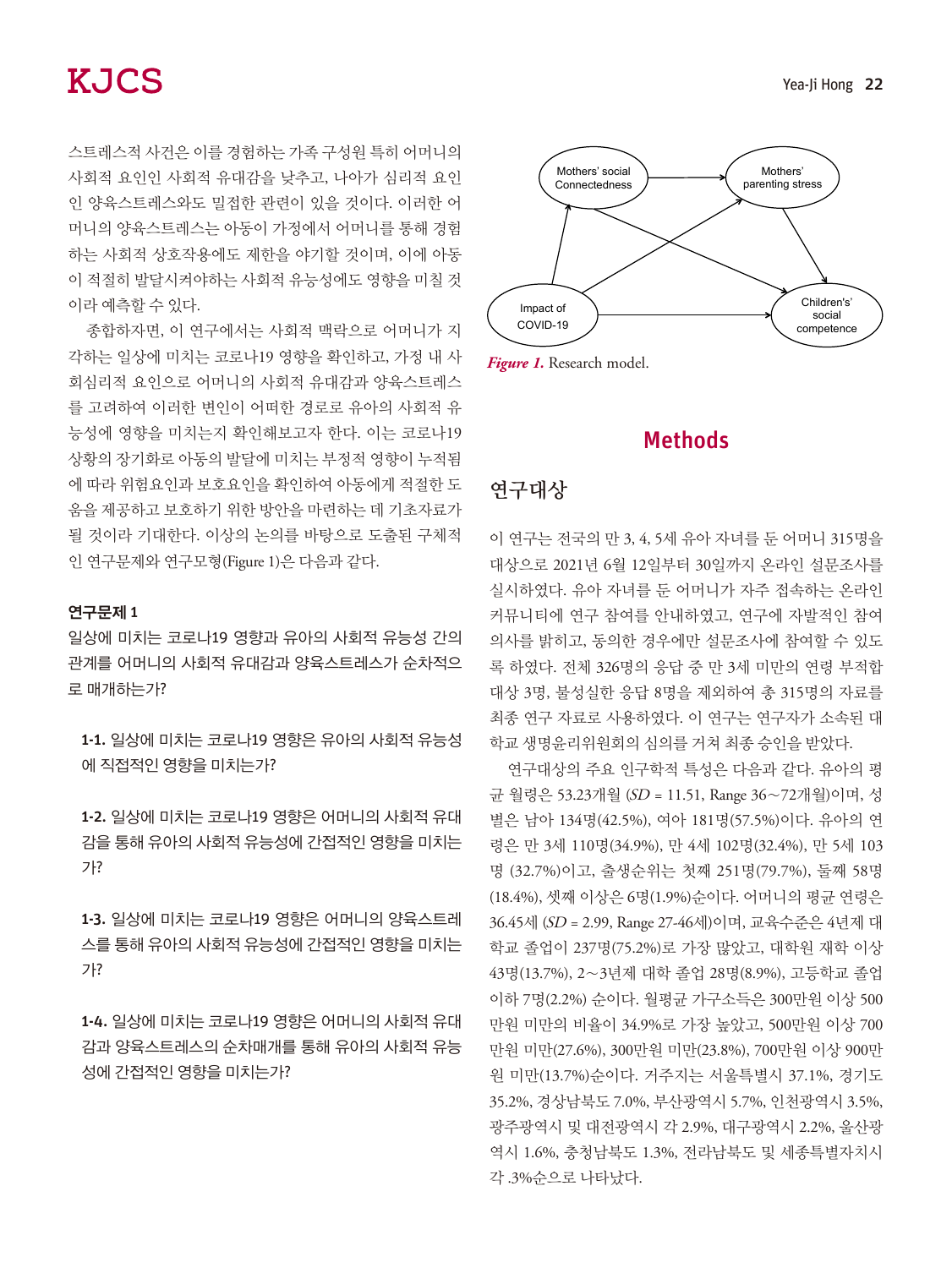#### 연구도구

#### 유아의 사회적 유능성

유아의 사회적 유능성을 측정하기 위해 Gresham과 Elliott (1990)이 개발한 도구를 Suh (2004)가 국내에서 타당화 과정을 거친 척도를 사용하였다. 이 척도는 주장성(11문항), 협력성(6 문항), 자기통제(7문항) 및 책임성(8문항)의 4개의 하위요인, 총 32문항으로 구성되고, 모든 문항은 5점 Likert 척도(전혀 <sup>그</sup> 렇지 않다[1]∼매우 많이 그렇다[5])로 어머니가 응답하였다. 예시문항으로는 하위요인별로 "다른 아이들이 자신을 때리 거나 밀칠 때 적절하게 대응한다.", "장난감이나 집안 물건을 제자리에 둔다.", "다른 사람과 게임을 할 때 규칙을 지킨다.", "부모와 갈등상황에서 자신의 감정을 잘 처리한다."가 있다. 각 하위요인의 평균 점수를 산출하였고, 점수가 높을수록 주 장성, 협력성, 자기통제 및 책임성이 높음을 의미한다. 전체 신 뢰도 계수 Cronbach's α는 .90이고, 하위요인별로 주장성 .80, 협력성 .83, 자기통제 .79, 책임성 .68이다.

### 일상에 미치는 코로나19 영향

일상에 미치는 코로나19 영향을 측정하기 위해 Conway 등 (2020)이 개발한 척도를 연구자가 한국어로 번역한 것을 사용 하였다. 이 연구의 연구자는 원어민 수준의 이중 언어를 구사 할 수 있는 교육적 배경이 있으며, 연구자가 번역한 척도는 또 다른 원어민 수준의 이중 언어를 구사할 수 있는 아동학 박사 2인에 의해 역-번역의 과정을 거쳤다. 모든 문항이 원척도에 서 의도하는 의미와 일치하는지 확인하고, 번역 및 역번역에 참여한 3인에 의해 최종적인 검토를 거친 후 척도를 사용하였 다. 이 척도는 일상에 미치는 코로나19의 재정적 영향(3문항), 자원적 영향(3문항) 및 심리적 건강 영향(3문항)의 3개의 하위 요인, 총 9문항으로 구성되고, 모든 문항은 5점 Likert 척도(전 혀 그렇지 않다[1]∼매우 많이 그렇다[5])로 어머니가 응답하 였다. 예시문항으로는 하위요인별로 "나는 코로나19로 인해 직업 관련 소득을 잃었다.", "나는 코로나19로 인해 필요한 자 원을 얻는 것이 어려워졌다.", "나는 코로나19로 인해 우울해 졌다."가 있고, 전체 문항 중 세 문항은 해석의 일관성을 위해 역코딩을 실시하였다. 각 하위요인의 평균 점수를 산출하였 고, 점수가 높을수록 어머니가 지각하는 일상에 미치는 코로 나19의 재정적, 자원적, 심리적 건강 측면에서 부정적인 영향 이 큼을 의미한다. 전체 신뢰도 계수 Cronbach's α는 .85이며,

하위요인별로 재정적 영향 .73, 자원적 영향 .70, 심리적 건강 영향 .70이다.

#### 어머니의 사회적 유대감

어머니의 사회적 유대감을 측정하기 위해 R. M. Lee와 Robbins (1995)가 개발한 The Social Connectedness and the Social Assurance Scales를 R. M. Lee 등(2001)이 사회적 유대감을 '소속 과 대인 관계적 친밀함을 유지하는 것에 대한 주관적 인식'이라 고 개념화한 척도를 사용하였다. 이 척도는 단일요인으로 총 20문항으로 구성되고, 모든 문항은 5점 Likert 척도(전혀 그렇 지 않다[1]∼매우 많이 그렇다[5])로 어머니가 응답하였다. 예 시문항으로 "나는 낯선 사람과 있는 것을 편안하게 느낀다.", "나는 새로운 상황에 잘 적응한다."이 있고, 전체문항 중 부정 적 의미를 내포하고 있는 10문항은 해석의 일관성을 위해 역 코딩을 실시하였다. 이 연구에서는 어머니의 사회적 유대감의 전체 문항으로 요인분석과 내적신뢰도 분석을 실시한 결과, 원척도와 같이 뚜렷한 요인구조가 나타나지 않았으며, 측정변 인이 많을 경우 모형의 기각 확률이 크게 증가한다는 Russell, Kahn, Spoth와 Altmaier (1998)에 따라 전체문항을 임의할당 방법(random parceling)으로 네 개의 하위요인으로 나누었다. 각 하위요인의 평균 점수를 산출하였고, 점수가 높을수록 어 머니의 사회적 유대감이 높음을 의미한다. 전체 신뢰도 계수 Cronbach's α는 .88이고, 사회적 유대감1 .74, 사회적 유대감2 .67, 사회적 유대감3 .83, 사회적 유대감4 .84이다.

#### 어머니의 양육스트레스

어머니의 양육스트레스를 측정하기 위해 Abidin (1995)이 제 작한 Parenting Stress Index Short Form (PSI/SF)을 Chung, Lee, Park와 Kim (2008)이 국내에서 타당화 과정을 거친 한국판 부 모 양육스트레스 축약형 검사(Korean Parenting Stress Index: K-PSI)를 사용하였다. 이 척도는 부모역할 수행 관련 스트레 스(12문항), 자녀와의 상호작용 관련 스트레스(12문항) 및 자 녀 특성 관련 스트레스(12문항)의 3개의 하위요인, 총 36문항 으로 구성되고, 모든 문항은 5점 Likert 척도(전혀 그렇지 않다 [1]∼매우 많이 그렇다[5])로 어머니가 응답하였다. 예시문항 으로는 하위요인별로 "아이를 가진 이후로 새롭고 다른 여러 가지 일들을 할 수 없었다.", "대부분의 경우 나는 우리 아이가 나를 좋아하지 않고 나와 가까이 있기를 원하지 않는다고 느 낀다.", "나는 우리 아이가 매우 시무룩해하고, 쉽게 속상해한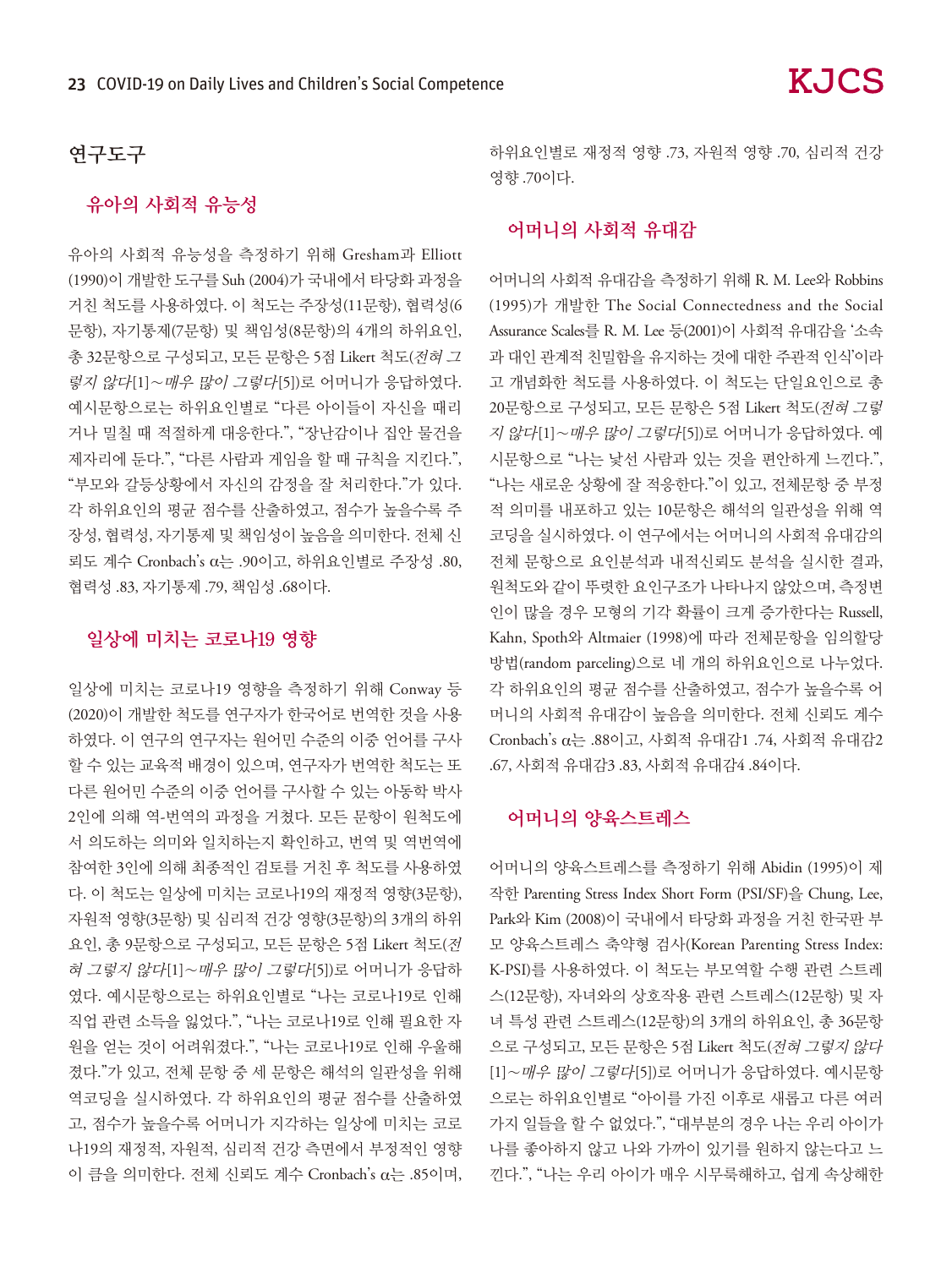다고 느낀다."이다. 각 하위요인의 평균 점수를 산출하였고, 점수가 높을수록 부모역할 수행 관련 스트레스, 자녀와의 상 호작용 관련 스트레스 및 자녀 특성 관련 스트레스가 높음을 의미한다. 전체 신뢰도 계수 Cronbach's α는 .91이고, 하위요인 별로 부모역할 수행 관련 스트레스 .87, 자녀와의 상호작용 관 련 스트레스 .93, 자녀 특성 관련 스트레스 .90이다.

### 자료분석

수집된 자료는 SPSS 22.0 (IBM Co., Armonk, NY)과 Mplus 8.4 프로그램을 이용하여 분석하였다. 먼저 연구대상의 일반적 특 성 및 주요 변인의 분포를 살펴보기 위해 평균, 표준편차 등을 산출하였고, 주요 변인 간의 관계를 파악하기 위하여 Pearson 의 적률상관계수를 산출하였다. 다음으로 구조방정식모형을 적용하여 이 연구의 측정변인이 잠재변인을 설명하는 데 적 합한지 확인하는 측정모형분석과 연구모형의 경로를 확인하 는 구조모형분석을 실시하였다. 최대우도추정(maximum likelihood estimation)방법을 적용하여 모수를 추정하였고, 연구모 형의 적합도를 판단하기 위하여 X2값과 함께 절대적합지수인 Root Mean Square Residual (RMSEA), Standardized Root Mean Square Residual (SRMR)와 상대적합지수인 Tucker-Lewis Index (TLI), Comparative Fit Index (CFI) 값을 종합적으로 살펴보았 다. RMSEA와 SRMR은 .06 이하(Hu & Bentler, 1999), TLI와 CFI는 .90 이상 (S. Hong, 2000)인 경우를 좋은 적합도로 보았 다. 이후 각 경로에 직· 간접효과의 유성을 검증하기 위해 부 트스트래핑(bootstrapping) 방법을 사용하였다. 매개효과의 유 의성은 10,000번의 부트스트래핑(boostrapping) 방법으로 95% 의 신뢰구간을 설정하여 영가설의 주장 즉, 신뢰구간의 하한 값과 상한값 사이에 0이 포함되지 않아야 한다는 기준에 따라 해석하였다(Shrout & Bolger, 2002). 이 연구에서는 선행연구 (M.-S. Choi, 2011; Y.-J. Hong et al., 2018)를 근거로 유아의 사 회적 유능성에 영향을 미치는 연령, 성 및 출생순위를 통제요 인으로 설정하였다.

### Results

## 주요 변인의 상관분석 및 기술통계

이 연구에서 측정한 주요 변인의 일반적 특성 및 정규성 분포 를 확인하기 위한 기술통계분석과 변인 간 상관관계분석을 실 시한 결과는 Table 1과 같다. 먼저 변인의 평균값(M)과 표준편 차(SD)를 통해 데이터의 특성을 살펴보았고, Curran, West와 Finch (1996)의 기준에 따라 왜도(skewness)와 첨도(kurtosis)를 확인한 결과, 왜도의 절대값이 2 미만, 첨도의 절대값이 7 미 만으로 확인되어 자료가 정상분포의 조건을 충족하고 있음을 알 수 있다. 다음으로 변인 간 상관분석결과, 유아의 사회적 유 능성 중 주장성, 협력성 및 책임성과 일상에 미치는 코로나19 의 재정적, 자원적 및 심리적 영향 간, 유아의 사회적 유능성 중 협력성과 어머니의 양육스트레스 중 부모 역할 수행 관련 스트레스 및 자녀특성 관련 스트레스 간의 관계를 제외하고 모든 변인의 하위요인별로 각각 유의한 상관관계를 보였다. 구체적으로 유아의 사회적 유능성은 어머니가 지각한 일상에 미치는 코로나19 영향(*r* = -.21∼-.12, p < .01; p < .001) 및 양육 스트레스(*r* = -.46∼-.12, p < .01; p < .001)와 부적 상관, 사회적 유대감(*r* = .16∼.48, p < .05; p < .01; p < .001)과는 정적 상관을 보였다. 또한 일상에 미치는 코로나19 영향은 어머니의 사회 적 유대감(*r* = -.11∼-.37, p < .05; p < .01; p < .001)과 부적 상관, 양육스트레스(*r* = .21∼.52, p < .001)와는 정적 상관을 보였으 며, 어머니의 사회적 유대감은 양육스트레스(*r* = -.12∼-.79, <sup>p</sup> < .05; p < .01; p < .001)와 부적 상관을 보였다.

## 일상에 미치는 코로나19 영향과 유아의 사 회적 유능성 간의 관계에서 어머니의 사회적 유대감과 양육스트레스의 순차매개효과

#### 측정모형검증

연구모형의 변인 간 구조적 관계를 검증하기에 앞서, 어머니 가 지각하는 일상에 미치는 코로나19 영향, 사회적 유대감, 양 육스트레스 및 유아의 사회적 유능성을 설명하는 측정변인이 잠재변인을 적절히 설명하는지 판단하기 위해 확인적 요인분 석을 실시하였다. 측정모형의 적합도 지수는  $\chi^2(71) = 519.076$  $(p < .001)$ , RMSEA =  $.056$  (90% CI [ $.045, .068$ ]), SRMR =  $.042$ , CFI = .914, TLI = .913으로 연구모형이 자료에 적절히 부합되 는 것으로 나타났다. 또한 측정모형의 적합성을 평가하기 위 해 수렴타당도와 판별타당도를 추가적으로 확인하였다. 수렴 타당도는 측정변인이 잠재변인의 이론적 개념을 얼마나 적절 히 측정하고 있는가를 의미한다. 모든 잠재변인에 대한 측정 변인의 요인부하량(β)의 절댓값이 .60∼.93으로 모두 .50 이상 으로 나타나 수렴타당도의 기준을 만족시켜(Bagozzi, Wong, & Yi, 1999), 각 측정변인이 해당 잠재변인의 개념을 잘 설명한다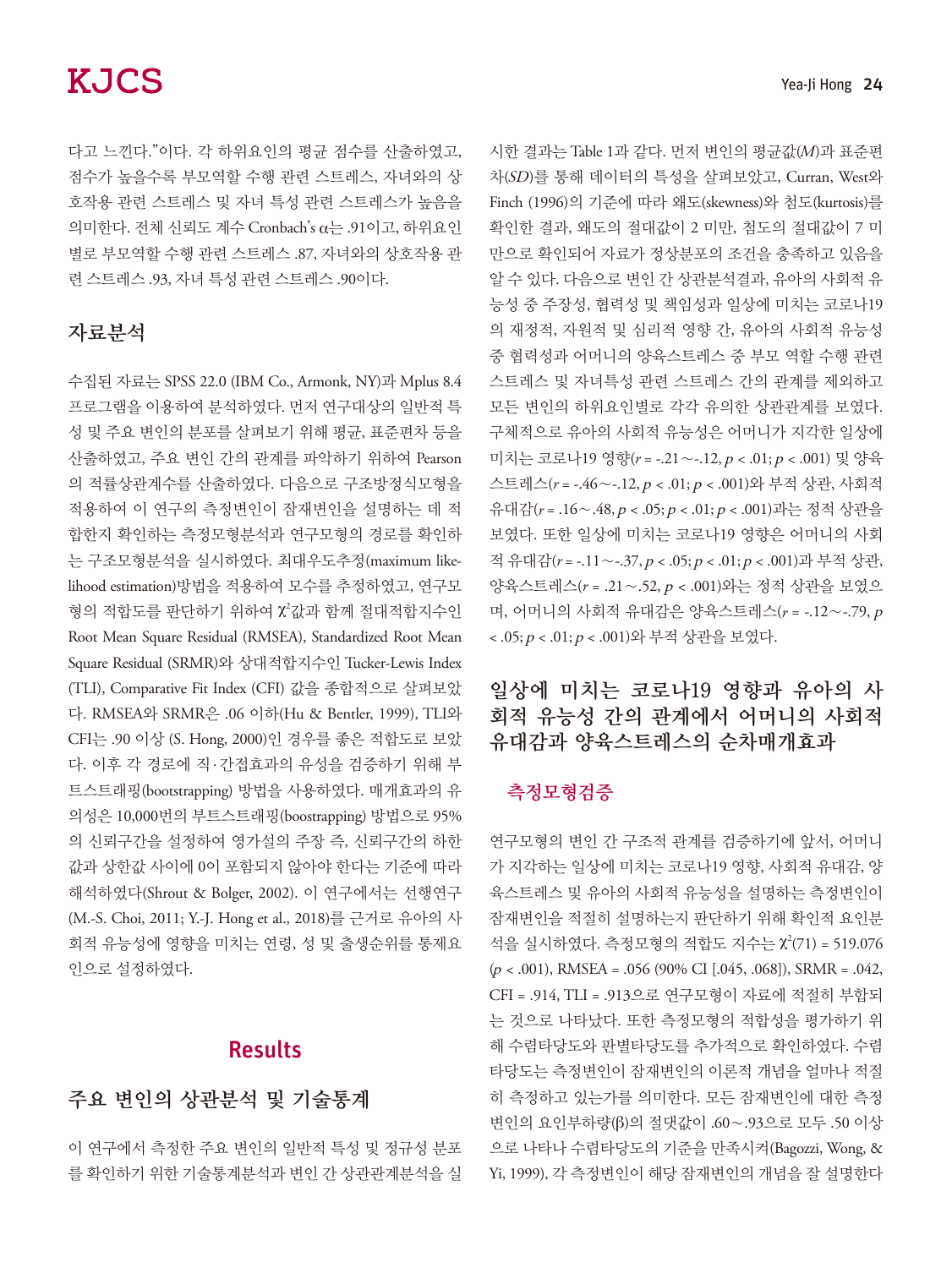| Correlations Among Variables and Descriptive Statistics<br>Table 1                                       |                 |               |                       |                                       |                                                                                       |            |                |              |                |                        |           |           |                              |                  |          |                     |          |         |
|----------------------------------------------------------------------------------------------------------|-----------------|---------------|-----------------------|---------------------------------------|---------------------------------------------------------------------------------------|------------|----------------|--------------|----------------|------------------------|-----------|-----------|------------------------------|------------------|----------|---------------------|----------|---------|
|                                                                                                          |                 | $\mathcal{L}$ | $\tilde{\varepsilon}$ | 4                                     | $\sqrt{ }$                                                                            | ৩          | $\overline{ }$ | ${}^{\circ}$ | $\circ$        | 10                     | $\Box$    | 12        | $\epsilon$<br>$\overline{ }$ | 14               | 15       | ৩<br>$\overline{ }$ | 17       | $18\,$  |
| 1. Assertiveness                                                                                         |                 |               |                       |                                       |                                                                                       |            |                |              |                |                        |           |           |                              |                  |          |                     |          |         |
| 2. Cooperation                                                                                           | $.46***$        |               |                       |                                       |                                                                                       |            |                |              |                |                        |           |           |                              |                  |          |                     |          |         |
| 3. Self-control                                                                                          | $.48***$        | $.42***$      |                       |                                       |                                                                                       |            |                |              |                |                        |           |           |                              |                  |          |                     |          |         |
| 4. Responsibility                                                                                        | $.60***$        | $.50***$      | $.61***$              | $\begin{array}{c} \hline \end{array}$ |                                                                                       |            |                |              |                |                        |           |           |                              |                  |          |                     |          |         |
| 5. CSC total                                                                                             | $.74***$        | $.74***$      | $.76***$              | $\frac{*}{*}$<br>$.73*$               | I                                                                                     |            |                |              |                |                        |           |           |                              |                  |          |                     |          |         |
| 6. Finance                                                                                               | $-0$ .          | $-0.04$       | $-19**$               | $-10$                                 | .09                                                                                   |            |                |              |                |                        |           |           |                              |                  |          |                     |          |         |
| 7. Resource                                                                                              | $-0$ .          | $-0$ .        | $-21***$              | $-10$                                 | <b>.09</b>                                                                            | $.73***$   |                |              |                |                        |           |           |                              |                  |          |                     |          |         |
| 8. Psychological health                                                                                  | $-0.09$         | $-0.7$        | $-12**$               | $\angle 0$ -                          | Ę                                                                                     | $.43***$   | $.53***$       |              |                |                        |           |           |                              |                  |          |                     |          |         |
| 9. COVID-19 total                                                                                        | $-0.09$         | $-0.02$       | $-21***$              | $-10$                                 | $-12*$                                                                                | $.77***$   | $.79***$       | $.76***$     |                |                        |           |           |                              |                  |          |                     |          |         |
| 10. MSC1                                                                                                 | $.38***$        | $.34***$      | $.36***$              | $*$<br>$.44*$                         | $\cdot^{***}$                                                                         | $-12*$     | $-17**$        | $-0.20***$   | $-0.20***$     |                        |           |           |                              |                  |          |                     |          |         |
| 11. MSC2                                                                                                 | $.36***$        | $.26***$      | $.30***$              | $.35***$                              | $.40***$                                                                              | $\ddot{=}$ | $-0.08$        | $-18**$      | $-14*$         | $.62***$               |           |           |                              |                  |          |                     |          |         |
| 12. MSC3                                                                                                 | $19***$         | $.17**$       | $.38***$              | $16*$                                 | $.19***$                                                                              | $-.33***$  | $-.37***$      | $-.22***$    | $-.37***$      | $.24***$               | $.27***$  |           |                              |                  |          |                     |          |         |
| 13. MSC4                                                                                                 | $.18^{**}$      | $.17**$       | $.36***$              | $\ddot{\circ}$                        | $.18**$                                                                               | $-.29***$  | $-.36***$      | $-.29***$    | $-.37***$      | $.17**$                | $.31***$  | $.74***$  |                              |                  |          |                     |          |         |
| 14. MSC total                                                                                            | $35***$         | $.12*$        | $.47***$              | $\frac{*}{*}$<br>$.30*$               | $.39***$                                                                              | $-.30***$  | $-35***$       | $-.30***$    | $-.37***$      | $^{\ast\ast\ast}$ [9]. | $.67***$  | $.75***$  | $.78***$                     |                  |          |                     |          |         |
| 15. Parenting role                                                                                       | $-16**$         | $\sim$        | $-.32***$             | $-13*$                                | $-.21***$                                                                             | $.36***$   | $.44***$       | $.52***$     | $.52***$       | $-.29***$              | $-.33***$ | $-.63***$ | $***(-6)$                    | $-.67***$        |          |                     |          |         |
| 16. M-C interaction                                                                                      | $-0.20***$      | $-19**$       | $-40*** -12*$         |                                       | $-17**$                                                                               | $.30***$   | $.31***$       | $.21***$     | $.33***$       | $-0.09$                | $-12*$    | $-.76***$ | $-.76***$                    | $+8.64$          | $.58***$ |                     |          |         |
| 17. Child characteristics                                                                                | $-.29***$       | $-0.02$       |                       | $-.46***-.22***$                      | $-.31***$                                                                             | $.33***$   | $.40***$       | $.36***$     | $.43***$       | $-22***$               | $-19**$   | $-.69***$ | $-.70***$                    | $-.65***$        | $.70***$ | $****80.8$          |          |         |
| 18. MPS total                                                                                            | $.24***$        | $-0.5$        | $-44***$              | $-17**$                               | $-.25***$                                                                             | $37***$    | $.43***$       | $.39***$     | $.47***$       | $-22***$               | $-24***$  | $-.78***$ | $-.79***$                    | $-.73***$        | $.84***$ | $.86***$            | $.83***$ | -1      |
| $\mathbb{Z}$                                                                                             | 3.30            | 2.76          | 3.33                  | 3.19                                  | 3.18                                                                                  | 2.66       | 2.79           | 3.23         | 2.89           | 3.10                   | 3.22      | 3.69      | 3.66                         | 3.42             | 2.73     | 2.05                | 2.45     | 2.41    |
| S                                                                                                        | 55              | .72           | 58.                   | 50                                    | 46                                                                                    | 57         | .89            | .83          | 75             | 63.                    | 59        | .83       | .84                          | 55               | .70      | 82                  | Ľ.       | .68     |
| Skewness                                                                                                 | $-22$           | $-22$         | 32                    | $-0.09$                               | $-0.02$                                                                               | 23         | $00$ .         | -.19         | $\overline{0}$ | .04                    | 33        | $-16$     | $-0.06$                      | .13              | $-19$    | $\ddot{5}$          | $-13$    | $-0.02$ |
| Kurtosis                                                                                                 | $\overline{17}$ | $-52$         | $-31$                 | $\frac{91}{2}$                        | .13                                                                                   | -.49       | $-0.29$        | 00           | 23             | .29                    | 28        | $-84$     | $-85$                        | $\overline{0}$ . | -55      | $-1.24$             | $-1.17$  | $-1.23$ |
| Note. N = 315. CSC = children's social competence; MSC<br>* $p < .05$ . * * $p < .01$ . * * $p < .001$ . |                 |               |                       |                                       | = mothers' social connectedness; MPS = mothers' parenting stress; M-C = Mother-Child. |            |                |              |                |                        |           |           |                              |                  |          |                     |          |         |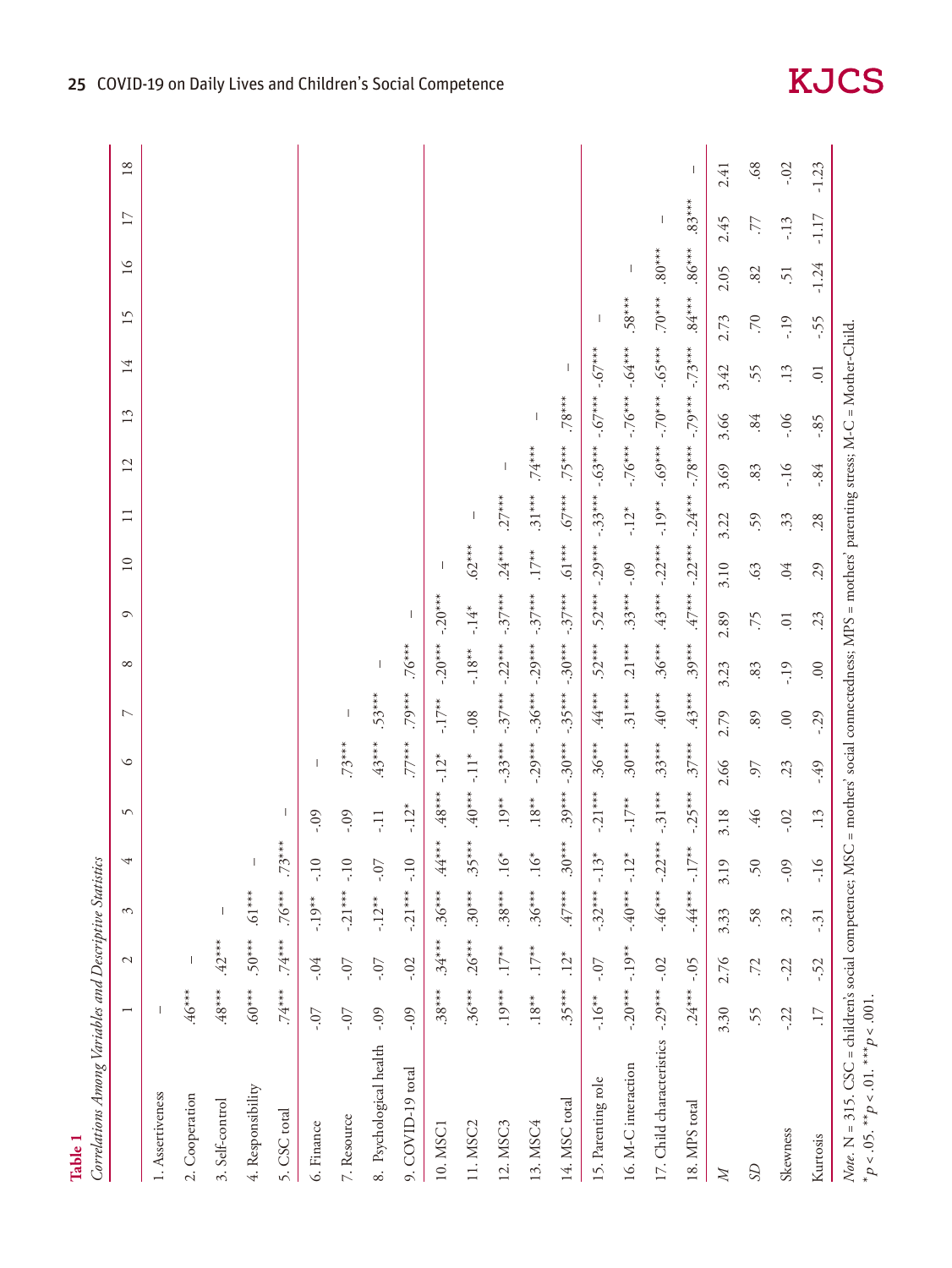#### **Table 2**

*Direct, Indirect and Total Effect in the SEM*

|                                                                              |                                            |           | Effects   |           |
|------------------------------------------------------------------------------|--------------------------------------------|-----------|-----------|-----------|
| Path from latent to latent variables                                         |                                            | Direct    | Indirect  | Total     |
| Impact of COVID-19 on daily life $\rightarrow$ Children's social competence  |                                            | $-.03$    | $-.17***$ | $.20*$    |
| Impact of COVID-19 on daily life $\rightarrow$ Mothers' social connectedness |                                            | $-43***$  |           | $-43***$  |
| Impact of COVID-19 on daily life $\rightarrow$                               | Mothers' parenting stress                  | $.12*$    | $.37***$  | $.48***$  |
| Mothers' connectedness                                                       | $\rightarrow$ Mothers' parenting stress    | $-.85***$ |           | $-.85***$ |
| Mothers' connectedness                                                       | $\rightarrow$ Children's social competence | .21       | $.45***$  | $.66***$  |
| Mothers' parenting stress                                                    | Children's social competence               | $-.53*$   |           | $-.53*$   |

*Note. N* = 315.

\* $p < .05$ . \*\* $p < .01$ . \*\*\* $p < .001$ .



*Figure 2.* Model of sequential mediating effects.

고 볼 수 있다. 다음으로 판별타당도를 확인하기 위해 잠재변 인 간 추정된 상관계수를 검토하였다. 판별타당도는 서로 다 른 잠재변인 간의 개념적 차이가 존재함을 말하는 것으로, 잠 재변인 간의 상관이 각각 -.15, -.33, .25, .49, -.43, -.65로 모두 .85 미만으로 나타나 판별타당도의 조건(Bagozzi & Yi, 1988)도 충족시켰음을 확인할 수 있다.

#### 구조모형분석

어머니가 지각하는 일상에 미치는 코로나19 영향과 유아의 사회적 유능성의 관계에서 어머니의 사회적 유대감과 양육스 트레스가 순차매개하는 연구모형을 분석하기 위해 구조모형

을 분석하였다. 유아의 사회적 유능성에 미치는 연령, 성, 출 생순위의 영향을 통제한 후, 살펴본 구조모형의 적합도 지수  $\geq \chi^2(110) = 603.675$  ( $p < .001$ ), RMSEA = .053 (90% CI [.041, .062]), SRMR = .053, CFI = .911, TLI = .895로 연구모형이 자 료에 적절히 부합되는 것으로 나타났다. 통제변인 중에서는 유아의 성(β = .167, p < .01)만이 사회적 유능성에 미치는 영향 이 유의하였으며, 연구모형의 주요변인 간 경로별 회귀계수를 구체적으로 살펴본 결과는 Table 2와 Figure 2와 같다. 구체적 으로 어머니가 지각한 일상에 미치는 코로나19 영향과 어머 니의 사회적 유대감의 경로(β = -.43, p < 001)와 어머니가 지각 한 일상에 미치는 코로나19 영향과 어머니의 양육스트레스의 경로(β = .12, p < 05)가 유의하였으며, 어머니의 사회적 유대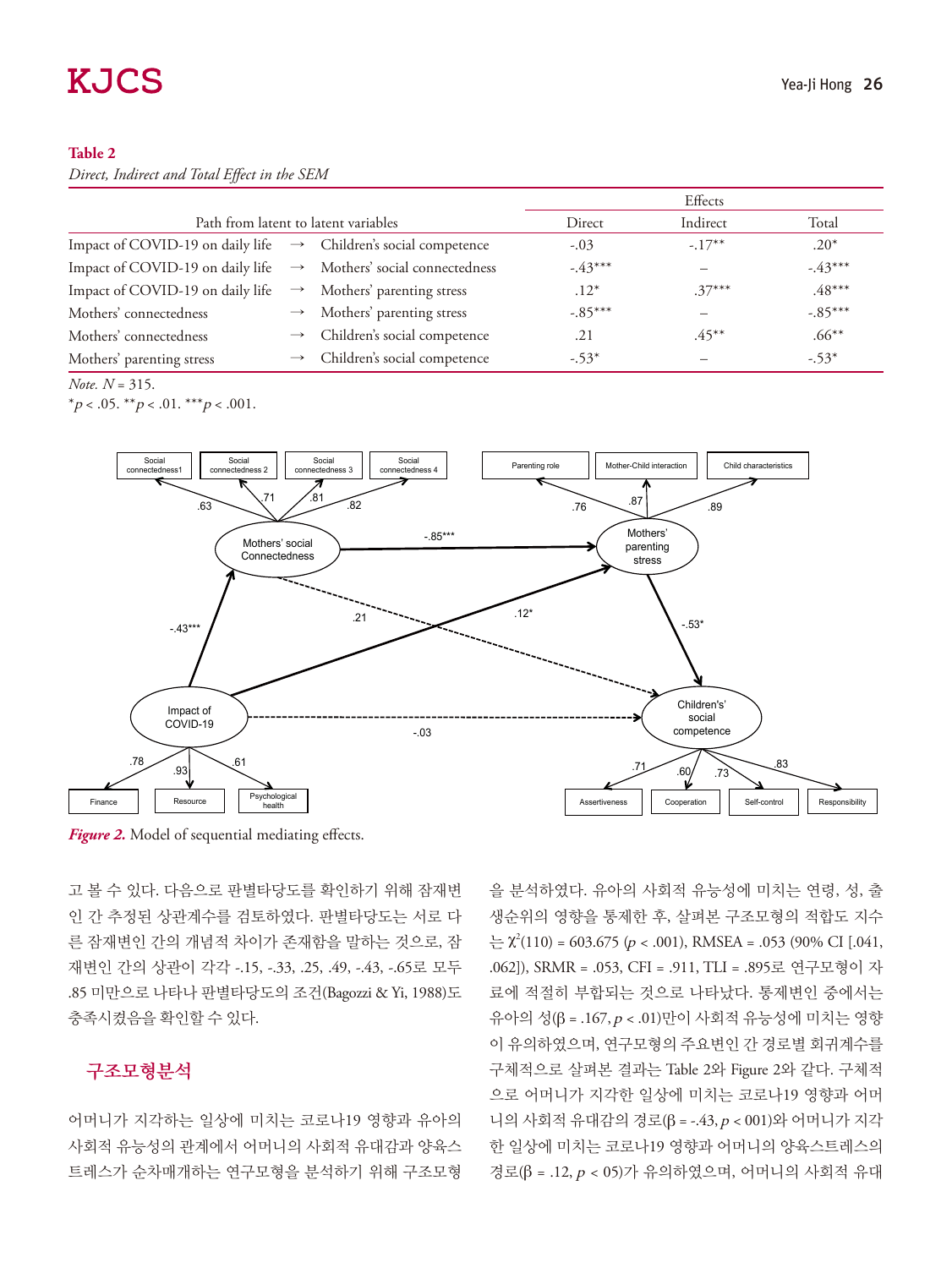| ---- | ۰. | ---<br>۰, | ×<br>٠ |
|------|----|-----------|--------|

*Boostrapping Analysis Results*

| Path from latent to latent variables                                                                                                                   |        | ower  | Jppei |
|--------------------------------------------------------------------------------------------------------------------------------------------------------|--------|-------|-------|
| Impact of COVID-19 on daily life → Mothers' social connectedness<br>$\rightarrow$ Children's social competence                                         | $-109$ |       |       |
| Impact of COVID-19 on daily life $\rightarrow$ Mothers' parenting stress<br>$\rightarrow$ Children's social competence                                 |        | $-18$ |       |
| Impact of COVID-19 on daily life → Mothers' social connectedness<br>$\rightarrow$ Mothers' parenting stress $\rightarrow$ Children's social competence |        |       |       |

감과 양육스트레스의 경로(β = -.85, p < 001)와 어머니의 양육 스트레스와 유아의 사회적 유능성의 경로(β = -.53, p < 05)가 유의하였다. 반면에 어머니의 사회적 유대감과 아동의 사회적 유능성의 경로 및 어머니가 지각한 일상에 미치는 코로나19 영향과 아동의 사회적 유능성의 경로는 유의하지 않았다.

다음으로 어머니가 지각한 일상에 미치는 코로나19 영향, 사회적 유대감, 양육스트레스와 유아의 사회적 유능성의 매개 효과를 검증하기 위해 표본 수 10,000개를 재추출하고 95%의 신뢰구간에서 검증한 부트스트래핑 결과는 Table 3과 같다. 구 체적으로, 어머니가 지각한 일상에 미치는 코로나19 영향이 어머니의 양육스트레스를 통해 유아의 사회적 유능성에 미치 는 경로(β = -.06, p < 05, Bias-corrected 95% CI = -.18∼-.01)에 서 부트스트래핑 95% 신뢰구간에 0이 포함되지 않아 간접효 과가 유의한 반면, 일상에 미치는 코로나19 영향이 어머니의 사회적 유대감을 통해 유아의 사회적 유능성에 미치는 경로는 유의하지 않았다. 또한 어머니의 사회적 유대감과 양육스트 레스의 순차적인 매개 즉, 일상에 미치는 코로나19 영향이 어 머니의 사회적 유대감과 양육스트레스를 통해 유아의 사회적 유능성에 미치는 경로(β = -.20, p < 05, Bias-corrected 95% CI = -.40∼-.05)에서 부트스트래핑 95% 신뢰구간에 0이 포함되지 않아 간접효과가 유의함을 확인하였다. 즉, 어머니가 지각한 일상에 미치는 코로나19의 영향은 어머니의 사회적 유대감과 양육스트레스를 거쳐 최종적으로 유아의 사회적 유능성을 낮 추는 요인으로 작용하였음을 확인할 수 있다.

## **Discussion**

이 연구는 어머니가 지각한 일상에 미치는 코로나19 영향과 유아의 사회적 유능성의 관계에서 어머니의 사회적 유대감과 양육스트레스 각각의 매개효과와 순차매개효과를 확인하고 자 하였다. 연구결과를 요약하고 논의하면 다음과 같다. 첫째, 어머니가 지각한 일상에 미치는 코로나19 영향은 유아의 사 회적 유능성에 유의미한 영향을 미치지 않았다. 이러한 결과 는 코로나19 상황은 부모와 자녀 모두에게도 주요 스트레스 원으로 작용하여(Brown et al., 2020), 이때 지각한 어머니의 심 리적 건강이 아동의 발달과 적응에 역기능적 역할을 한다는 선행연구(Khoury et al., 2021; Köhler-Dauner et al., 2021)와 일 치하지 않는 결과임을 알 수 있다. 이렇게 상이한 결과는 코로 나19 상황에서 어머니가 지각한 일상에 미치는 영향을 확인 한 척도의 차이에 기인한 것이며, 선행연구는 코로나19 영향 과 아동의 심리정서적 측면과의 관련을 확인하였기 때문이라 추론해 볼 수 있다. 특히 코로나19 상황이 2년여간 장기화되 고 있음에 따라 가정 내 부모-자녀 관계에 미치는 영향에 대한 관심이 높음에도 불구하고, 어머니가 지각한 코로나19의 부 정적 영향을 확인하고, 유아의 사회성 발달과의 관련을 살펴 본 연구는 미비하다. 이에 이 연구에서는 어머니가 지각한 일 상에 미치는 코로나19 영향을 실질적인 자기보고 척도를 통 해 재정적, 자원적 및 심리적 건강의 다면적 측면에서 통합적 으로 확인하였고, 나아가 자녀의 사회적 유능성과의 관련을 살펴보았다는 데 의의가 있지만 추후 해당 변인 간의 경로를 재검증할 필요가 있다.

둘째, 어머니가 지각하는 일상에 미치는 코로나19 영향은 어머니의 양육스트레스를 매개로 유아의 사회적 유능성에 유 의한 영향을 미치는 것으로 나타났다. 즉, 어머니가 지각한 일 상에 미치는 코로나19 영향은 양육스트레스를 높이고, 이렇게 높아진 양육스트레스는 궁극적으로 유아의 사회적 유능성을 유의하게 감소시키는 것으로 나타났다. 이는 예측하지 못한 비 규범적 사건으로서 코로나19는 개인의 스트레스의 수준을 높 이며(Chin et al., 2020), 공적돌봄체계가 제대로 작동하지 않은 코로나19의 재난 상황에서 개별 가정과 특히 여성에게로 자녀 보육, 교육 및 돌봄의 역할이 회귀하여 가정 내 이들이 지각하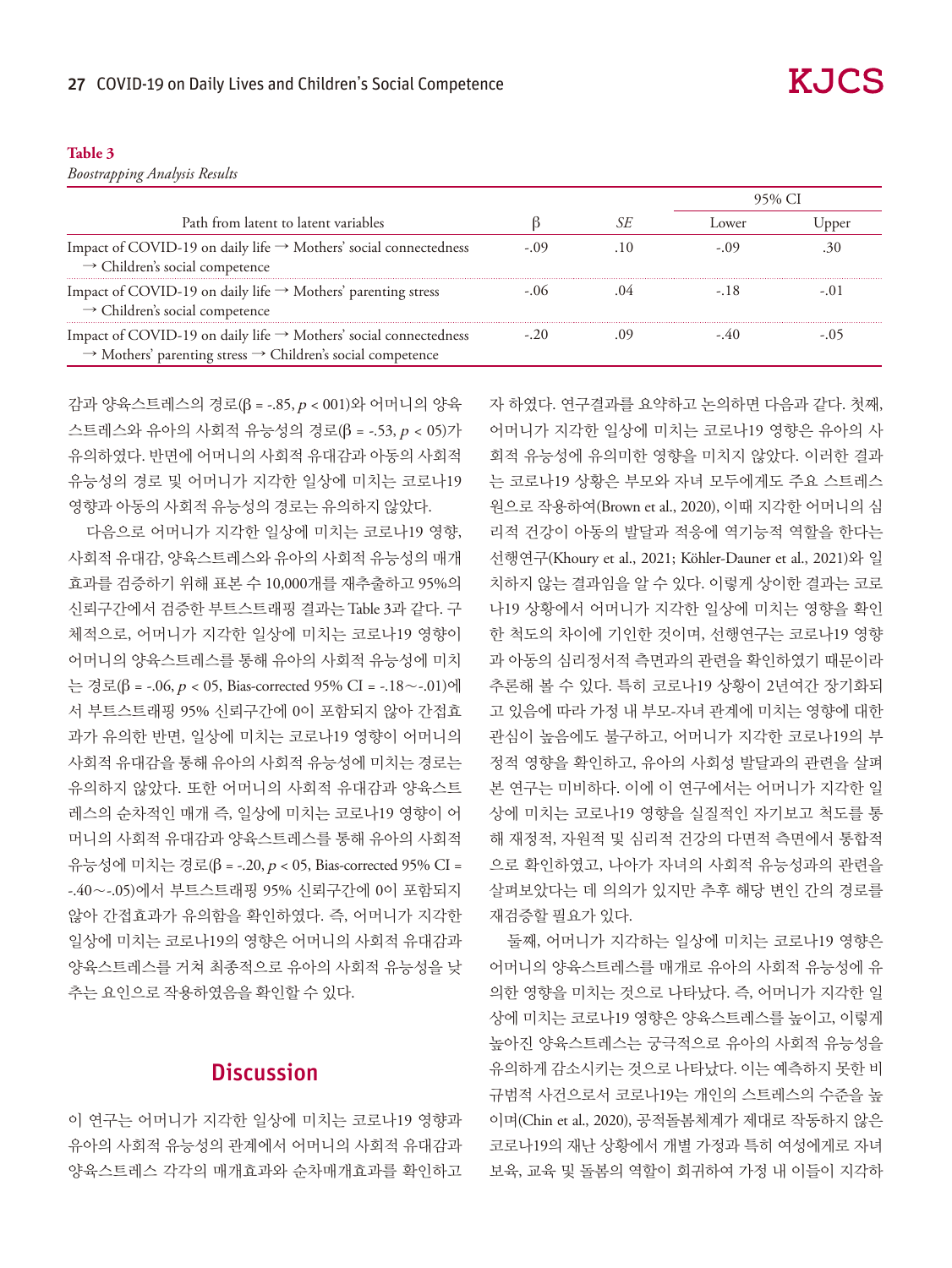는 부담이 가중되고 있다는 Y. K. Choi (2020)을 지지하는 결과 이다. 또한 유아 자녀를 둔 어머니의 양육스트레스, 우울, 불안 등의 부정적 심리적 상태가 자녀의 사회성 발달을 저해한다는 선행연구(Lim, 2019; Wang & Dix, 2015; Yang & Williams, 2021) 와 맥을 같이 하는 결과이다. 이는 가족 구성원 간에 이뤄진 정 서적 공동체가 서로 간의 생각과 행위에 긴밀한 영향을 미친다 는 가족체계이론(White & Klein, 2008)을 지지하는 것으로 어 머니의 부정적 심리상태가 자녀를 부정적인 시각으로 바라보 고, 궁극적으로 아동이 경험해야 할 사회적인 성공 경험인 긍 정적 상호작용의 기회를 제한한 것(Goodman et al., 2011)으로, 이로써 아동의 사회적 유능성을 낮추었다고 해석할 수 있다.

반면에 어머니가 지각한 일상에 미치는 코로나19 영향은 어머니의 사회적 유대감을 매개로 유아의 사회적 유능성에 유 의한 영향을 미치지 않았다. 즉, 일상에 미치는 코로나19 영향 은 어머니의 사회적 유대감을 유의하게 낮추었지만, 어머니의 사회적 유대감은 유아의 사회적 유능성에 유의미한 영향을 미 치지 않아 어머니가 지각한 일상에 미치는 코로나19 영향과 유아의 사회적 유능성 간의 관계에서 어머니의 사회적 유대감 의 부분 매개효과는 유의하지 않았다. 먼저 유아 자녀를 둔 어 머니가 지각한 코로나19의 재정적, 자원적 및 심리적 건강 측 면에서의 부정적 영향은 이들이 타인과 관계를 유지하고 관계 내에서 친밀감을 느끼는 정도를 유의미하게 낮추었는데, 이러 한 결과는 소속감을 이루는 요소들이 기능적으로 작동하지 않 거나 개인에게 적절히 제공되지 않아 자아상이 결핍이 된다 면, 타인과 유대 관계를 형성하는 데 어려움을 겪는다는 선행 연구(J. H. Lee et al., 2014; R. M. Lee & Robbins, 1995)와 유사 한 맥락이라고 볼 수 있다. 특히 Chung, Lanier과 Wong (2020) 은 코로나19로 인해 많은 가정이 제한된 경제활동과 고용 불 안정성으로 직업을 잃거나 소득이 감소하는 등 경제적 타격 을 입고, 주변 친인척 및 지역사회 내 구성원으로부터의 돌봄 도움, 심리적 지지와 자원적 지원을 받을 상호작용의 단절을 경험함을 보고하였는데, 이는 코로나19의 사회적 거리두기로 인한 여러 측면에서 지각한 코로나19의 부정적 영향이 자녀 를 둔 어머니의 사회적 유대감을 저해하였음을 확인할 수 있 는 결과이다. 그러나 어머니의 사회적 유대감과 유아의 사회 적 유능성 간에는 유의한 관련이 없었는데 이는 어머니의 사 회적 유대감이 사회 속에서 어울리고 소속되지 못해 경험하는 어려움이나 상실에 인내하고 견디는 힘의 원천으로서(Kohut, 1984), 유아의 사회적 유능성을 높이는 데 유의한 역할을 할 것이라 예측한 것과는 일치하지 않는 결과임을 알 수 있다. 즉, 유아 자녀에게는 어머니가 가장 유의미한 타인임에도 불구하

고, 아동의 사회성 발달에 어머니의 사회적 유대감이 영향력 을 발휘하지 않았다. 이처럼 어머니의 심리적 요인인 양육스 트레스와는 반대로 사회적 요인인 사회적 유대감이 유아 자녀 의 사회적 유능성에 유의한 영향을 미치지 않은 것은 이 연구 에서 선택한 어머니의 심리적 요인으로서 양육스트레스와 사 회적 요인으로서 사회적 유대감의 차이에 기인한 것이라 유추 해 볼 수 있다. 즉, 어머니의 양육스트레스는 어려움, 짜증, 성 가심 등의 감정을 모두 포함하는 것으로(Zhang, Cubbin, & Ci, 2019), 이같은 부정적인 심리적 상태는 긍정적 사회적 상태인 사회적 유능감보다 아동이 양육 상황에서 부모 관련 정보를 더 민감하게 파악할 수 있는 지각적인 단서를 많이 가진다고 볼 수 있다. 이에 어머니의 부정적 심리적 특성인 양육스트레 스만이 유아의 사회적 유능성에 유의한 영향을 미쳤을 것이라 이해될 수 있을 것이다.

마지막으로 어머니가 지각한 일상에 미치는 코로나19 영향 은 어머니의 사회적 유대감과 양육스트레스를 순차적으로 매 개하여 유아의 사회적 유능성에 영향을 미치는 것으로 나타났 다. 앞선 연구 결과와 논의를 종합해 볼 때, 일상에 미치는 코 로나19 부정적 영향이 높다고 지각할수록 어머니는 낮은 수 준의 사회적 유대감을 경험하고, 이는 곧 높은 수준의 양육스 트레스로 이어져 결과적으로 유아의 사회적 기술을 낮추었다 고 해석할 수 있다. 이는 개인이 지각하는 일상에 미치는 코로 나19 영향과 유아의 사회적 유능성과의 관계에서 어머니의 사회적 유대감, 양육스트레스와 같은 단편적인 관련의 확인 을 넘어 현재의 특수적 상황이 이러한 스트레스적 과정을 일 으키는 주요 작용 기제로서 발휘되어 유아의 사회성 발달에 까지 미치는 영향을 총체적으로 확인한 결과다. 나아가 Pearlin (1989)의 스트레스 과정 모델을 현 상황에 적용하여 주요 스트 레스원으로 일상에 미치는 코로나19 영향을 다면적으로 확인 하고, 이러한 부정적 영향이 가족 생활 및 관계의 다양한 차원 의 이차적인 스트레스원 즉, 낮은 사회적 유대감과 높은 양육 스트레스를 야기하여 궁극적으로 유아의 사회성 발달을 유의 미하게 낮추었음을 확인하였다는 데 의의가 있다. 이를 통해 코로나19 확산 및 지속으로 인한 부정적 영향이 가정 내 유아 자녀를 둔 어머니의 사회심리적 요인을 저해할 수 있음을 이 해하고, 이로부터 이들을 보호하고 예방할 수 있는 방안을 마 련하는 것이 필요할 것이다. 이에 현재의 코로나19의 사회적 거리두기 상황에서는 확장된 사회 관계 내의 타인과의 교류 및 상호작용이 제한적이므로 가정의 양육 환경 개선에 초점을 맞추는 것이 도움이 될 것이다. 다시 말해, 유아 자녀를 둔 가 정의 구성원 간 가족 응집성과 유연성을 높여 상호작용이 원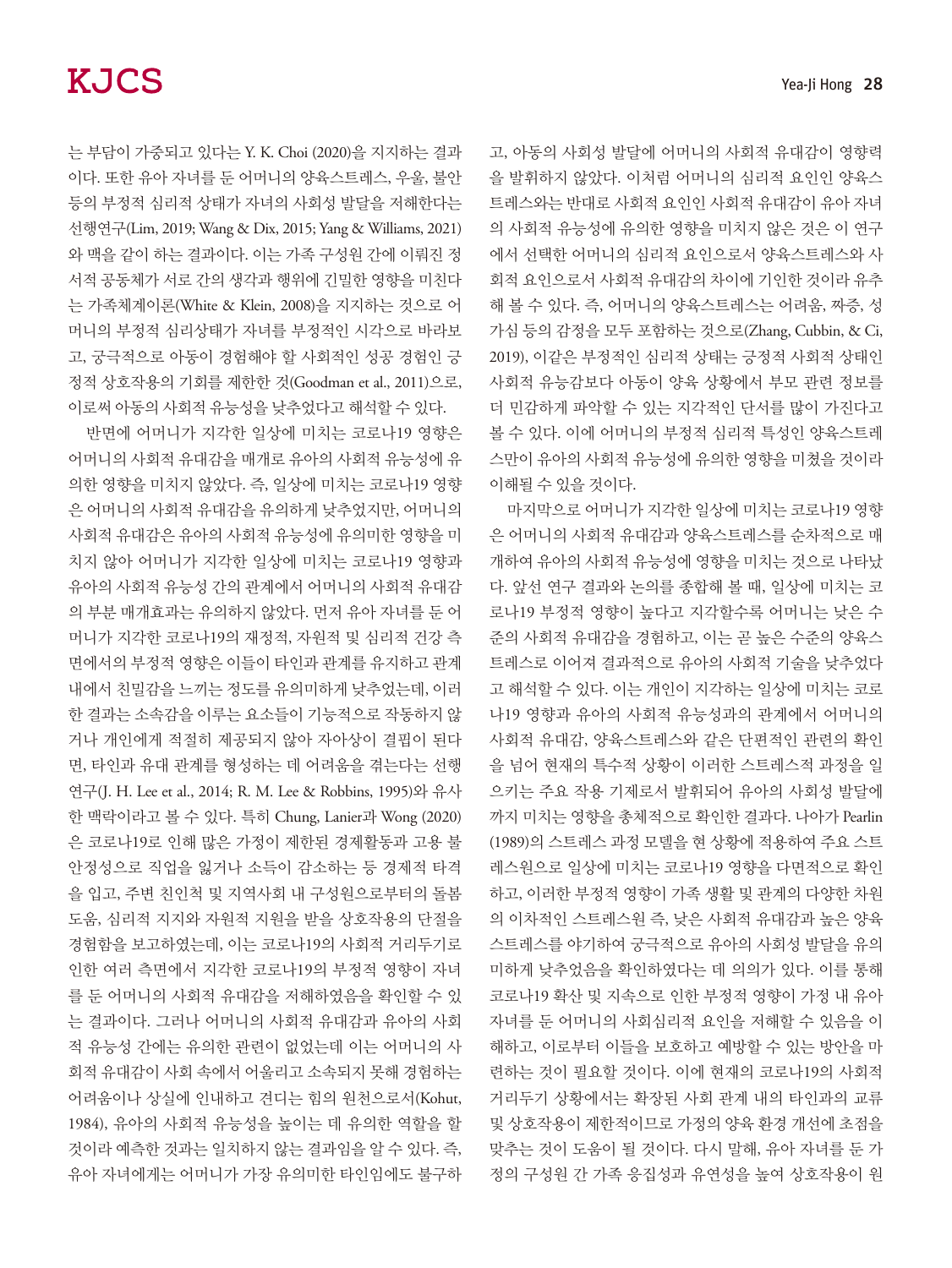활하게 이루어지도록 돕는다면 이는 실질적인 긍정적 양육 행 동으로까지 이어질 수 있으며(Y.-J. Hong & Yi, 2017), 이러한 가정의 양육 환경의 변화는 어머니의 사회적 유대감을 높이는 데에도 긍정적인 역할을 할 것이다. 이를 위해 부와 모가 함께 가정의 운영에 참여하고, 필요시 상담, 의사소통 훈련 및 부모 교육 프로그램을 이용할 수 있도록 다양한 지지적 자원을 마 련하는 것이 필요할 것이다.

이 연구의 제한점과 후속 연구를 위한 제언은 다음과 같다. 첫째, 어머니가 지각한 일상에 미치는 코로나19 영향을 재정 적, 자원적 및 심리적 건강의 다면적 측면에서 확인하였다는 데 의의가 있지만 국외에서 개발하여 국내에서 타당화 과정을 거치지 않은 척도를 사용하였다는 점이 제한점일 수 있다. 그 러나 전 세계가 코로나19로 인해 심각한 경제적, 사회적, 심리 적 타격을 받고 있는 현 시점에서 이 연구의 연구자는 문화적 맥락에 구애받지 않고, 현실적인 코로나19 상황을 잘 반영하 는 가장 적당한 척도를 선택하였고, 번역 및 역-번역의 과정을 거쳤다. 따라서 이러한 제한점에도 불구하고 코로나19라는 사회적 맥락을 반영하여 어머니의 사회심리적 특성 및 아동의 사회성 발달의 관계를 점검하였다는 점에서 의의가 있으며, 이를 바탕으로 코로나19 상황을 반영한 연구가 지속적으로 축적될 필요가 있다. 둘째, 이 연구에서는 동일 시점에 측정된 변인 간의 관계를 확인한 횡단 연구가 진행되었다는 데 한계 가 있다. 주요 변인 간 인과관계 해석에 대한 한계를 보완할 수 있도록 후속 연구가 추가적으로 진행되어 종단적 양상을 확인 한다면 의미가 있을 것이다. 마지막으로 이 연구의 모든 변인 은 어머니의 자기보고식 응답을 활용하였다. 자기보고식 척도 를 사용할 경우, 자신의 경험을 축소하거나 확대할 수 있으며, 자신을 긍정적으로 바라보고자하는 사회적 바람직성이 나타 날 수 있으므로 후속 연구에서는 관찰 또는 면담을 통해 질적 자료를 추가하는 것이 필요할 것이다.

이 연구는 코로나19로 인한 일상생활의 변화가 아동의 발 달에 미치는 영향에 대한 우려가 높은 현실 속에서 유아 자녀 를 둔 어머니가 지각하는 코로나19 영향을 다면적 측면에서 확인하였다. 나아가 미시체계 내 어머니의 사회심리적 특성 중 사회적 유대감 및 양육스트레스와 거시체계 내 광범위한 사회적 맥락의 특성으로 코로나19 영향에 초점을 맞추어 이 러한 요인이 유아의 사회성 발달에 미치는 영향을 실증적으로 확인하였다는 데 의의가 있다. 이로써 이 연구는 코로나19뿐 만 아니라 추후 또 다른 감염병으로부터 기인한 사회적 고립 상황에 가장 취약한 대상인 아동(Brown et al., 2020)이 타인과 의 단절된 상호작용으로 경험할 수 있는 부정적 영향을 최소 화할 수 있도록 대비하고, 이들을 보호하고 지원할 수 있는 방 안을 마련하는데 기초자료를 제공할 것이라 기대한다.

## Conflict of Interest

No potential conflict of interest relevant to this article was reported.

## Ethics Statement

All procedures of this research were reviewed by IRB (210514-3A).

## References

### In English

- Abidin, R. R. (1992). The determinants of parenting behavior. *Journal of Clinical Child Psychology, 21*(4), 407-412. doi:10.1207/s15374424jccp2104\_12
- Abidin, R. R. (1995). *Parenting Stress Index (PSI): Professional manual* (3rd ed.), Odessa, FL: Psychological Assessment Resource.
- Bagozzi, R. P., & Yi, Y. (1988). On the evaluation of structural equation models. *Journal of the Academy of Marketing Science, 16*(1), 74-94.
- Bagozzi, R. P., Wong, N., & Yi, Y. (1999). The role of culture and gender in the relationship between positive and negative effect. *Cognition and Emotion, 13*(6), 641-672. doi:10.1080/ 026999399379023
- Banerjee, D., & Rai, M. (2020). Social isolation in Covid-19: The impact of loneliness. *International Journal of Social Psychiatry, 66*(6), 525-527. doi:10.1177/0020764020922269
- Barnett, M. A., Gutsafsson, H., Deng, M., Mills-Koonce, W. R., & Cox, M. (2012). Bidirectional associations among sensitive parenting, language development, and social competence. *Infant and Child Development, 21*(4), 374- 393. doi:10.1002/icd.1750
- Bowen, M. (1966). The use of family theory in clinical practice. *Comprehensive Psychiatry, 7*(5), 345-374. doi:10.1016/ S0010-440X(66)80065-2
- Bronfenbrenner, U. (1979). *The ecology of human development: Experiment by nature and design.* Cambridge, MA: Harvard University Press.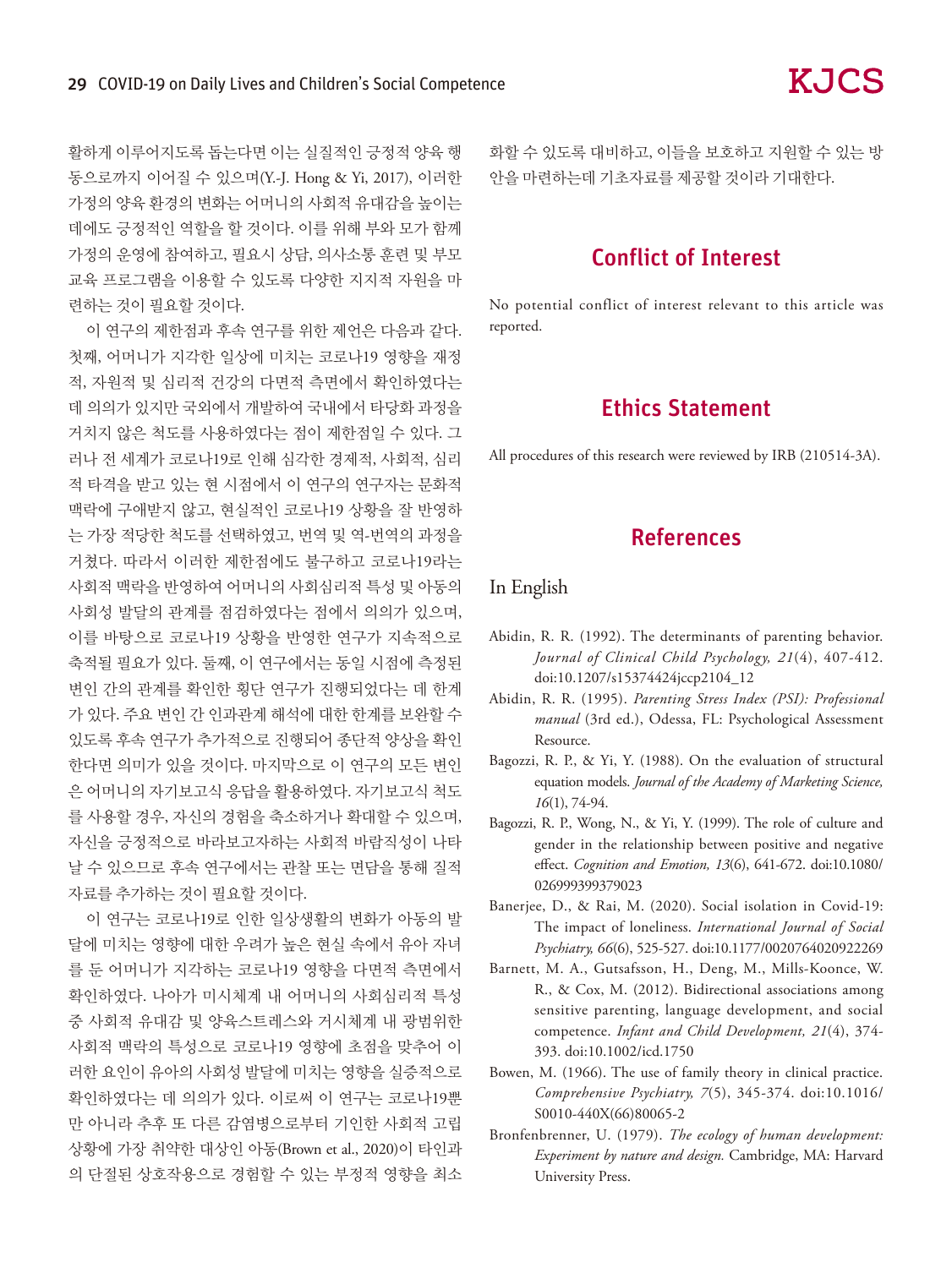- Brown, S. M., Doom, J. R., Lechuga-Peña, S., Watamura, S. E., & Koppels, T. (2020). Stress and parenting during the global COVID-10 pandemic. *Child Abuse & Neglect, 110,*  104699. doi:10.1016/j.chiabu.2020.104699
- Chung, G., Lanier, P., & Wong, P. Y. J. (2020). Mediating effects of parental stress on harsh parenting and parent-child relationship during Coronavirus (COVID-19) pandemic in Singapore. *Journal of Family Violence.* doi:10.1007/s10896- 020-00200-1
- Conway, L. G., III, Woodard, S. R., & Zubrod, A. (2020). Social psychological measurements of COVID-19: Coronavirus perceived threat, government response, impacts, and experiences questionnaires. *PsyArXiv.* doi:10.31234/osf.io/ z2x9a
- Coyne, L. W., Gould, E. R., Grimaldi, M., Wilson, K. G., Baffuto, G., & Biglan, A. (2021). First things first: Parent psychological flexibility and self-compassion during COVID-19. *Behavior Analysis in Practice, 14,* 1092-1098. doi:10.1007/s40617- 020-00435-w
- Curran, P. J., West, S. G., & Finch, J. F. (1996). The robustness of test statistics to nonnormality and specification error in confirmatory factor analysis. *Psychological Methods, 1*(1), 16-29.
- Dodge, K. A., Pettit, G. S., McClaskey, C. L., & Brown, M. M. (1986). Social competence in children. *Monographs of the Society for Research in Child Development, 51*(2), 1-85. doi. org/10.2307/1165906
- Denham, S. A. (1986). Social cognition, prosocial behavior, and emotion in preschoolers: Contextual validation. *Child Development, 57*(1), 194-201. doi.org/10.2307/1130651
- Elliott, S. N., Malecki, C. K., & Demaray, M. K. (2001). New directions in social skills assessment and intervention for elementary and middle school students. *Exceptionality, 9*(1- 2), 19-32. doi:10.1080/09362835.2001.9666989
- Goodman, S. H., Rouse, M. H., Connell, A. M., Broth, M., Hall, C. M., & Heyward, D. (2011). Maternal depression and child psychopathology: A meta-analytic review. *Clinical Child & Family Psychology Review, 14,* 1-27. doi:10.1007/ x10567-010-0080-1
- Gresham, F. M., & Elliott, S. N. (1990). *Social skills rating system: Manual.* Minnesota: American Guidance Service.
- Hawkley, L. C., & Cacioppo, J. T. (2010). Loneliness matters: A theoretical and empirical review of consequences and mechanisms. *Annals of Behavioral Medicine, 40*(2), 218- 227. doi:10.1007/s12160-010-9210-8
- Hebert-Myers, H., Guttentag, C. L., Swank, P. R., Smith, K. E., & Landry, S. H. (2006). The importance of language, social and behavioral skills across early and later childhood as predictors of social competence with peers. *Applied Developmental Science, 10*(4), 174-187. doi:10.1207/s153 2480xads1004\_2
- Hu, L., & Bentler, P. M. (1999). Cutoff criteria for fit indexes in covariance structure analysis: Conventional criteria versus new alternatives. *Structural Equation Modeling: A Multidisciplinary Journal, 6*(1), 1-55. doi:10.1080/10705519909540118
- Jiao, W. Y., Wang, L. N., Liu, J., Fang, S. F., Jiao, F. Y., Pettoello-Mantovani, M., & Somekh, E. (2020). Behavioral and emotional disorders in children during the COVID-19 epidemic. *Journal of Pediatrics, 221,* 264-266. doi:10.1016/j. jpeds.2020.03.013
- Kao, K., Tuladhar, C. T., & Tarullo, A. R. (2020). Parental and family-level sociocontextual correlates of emergent emotion regulation: Implications for early social competence. *Journal of Child and Family Studies, 29,* 1630-1641. doi:10.1007/ s10826-020-01706-4
- Khoury, J. E., Kaur, H., & Gonzalez, A. (2021). Parental mental health and hostility are associated with longitudinal increases in child internalizing and externalizing problems during COVID-19. *Frontiers in Psychology, 12,* 706168. doi:10.3389/fpsyg.2021.706168
- Kohut, H. (1984). *How does analysis cure?* Chicago: University of Chicago Press.
- Köhler-Dauner, F., Clemens, V., Lange, S., Ziegenhain, U., & Fegert, J. M. (2021). Mothers' daily perceived stress influences their children's mental health during SARS-CoV-2-pandemic-an online survey. *Child and Adolescent Psychiatry and Mental Health, 15,* 31. doi:10.1186/s13034- 021-00385-3
- Lazarus, R. S., & Folkman, S. (1984). *Stress, appraisal, and coping.*  New York: Springer.
- Lee, R. M., Draper, M., & Lee, S. (2001). Social connectedness, dysfunctional interpersonal behaviors, and psychological distress: Testing a mediator model. *Journal of Counseling Psychology, 48*(3), 310-318. doi:10.1037/0022-0167.48.3. 310
- Lee, R. M., & Robbins, S. B. (1995). Measuring belongingness: The social connectedness and the social assurance scale. *Journal of Counseling Psychology, 42*(2), 232-241. doi:10. 1037/0022-0167.42.2.232
- Lee, R. M., & Robbins, S. B. (1998). The relationship between social connectedness and anxiety, self-esteem, and social identity. *Journal of Counseling Psychology, 45*(3), 338-345. doi:10.1037/0022-0167.45.3.338
- Pearlin, L. I. (1989). The sociological study of stress. *Journal of Health and Social Behavior, 30*(3), 241-256. doi:10.2307/2136956
- Raza, S. H., Haq, W., & Sajjad, M. (2020). Covid-19: A psychosocial perspective. *Frontiers in Psychology, 11,*  554624. doi:10.3389/fpsyg.2020.554624
- Ravens-Sieberer, U., Kaman, A., Erhart, M., Devine, J., Schlack, R., & Otto, C. (2021). Impact of the COVID-19 pandemic on quality of life and mental health in children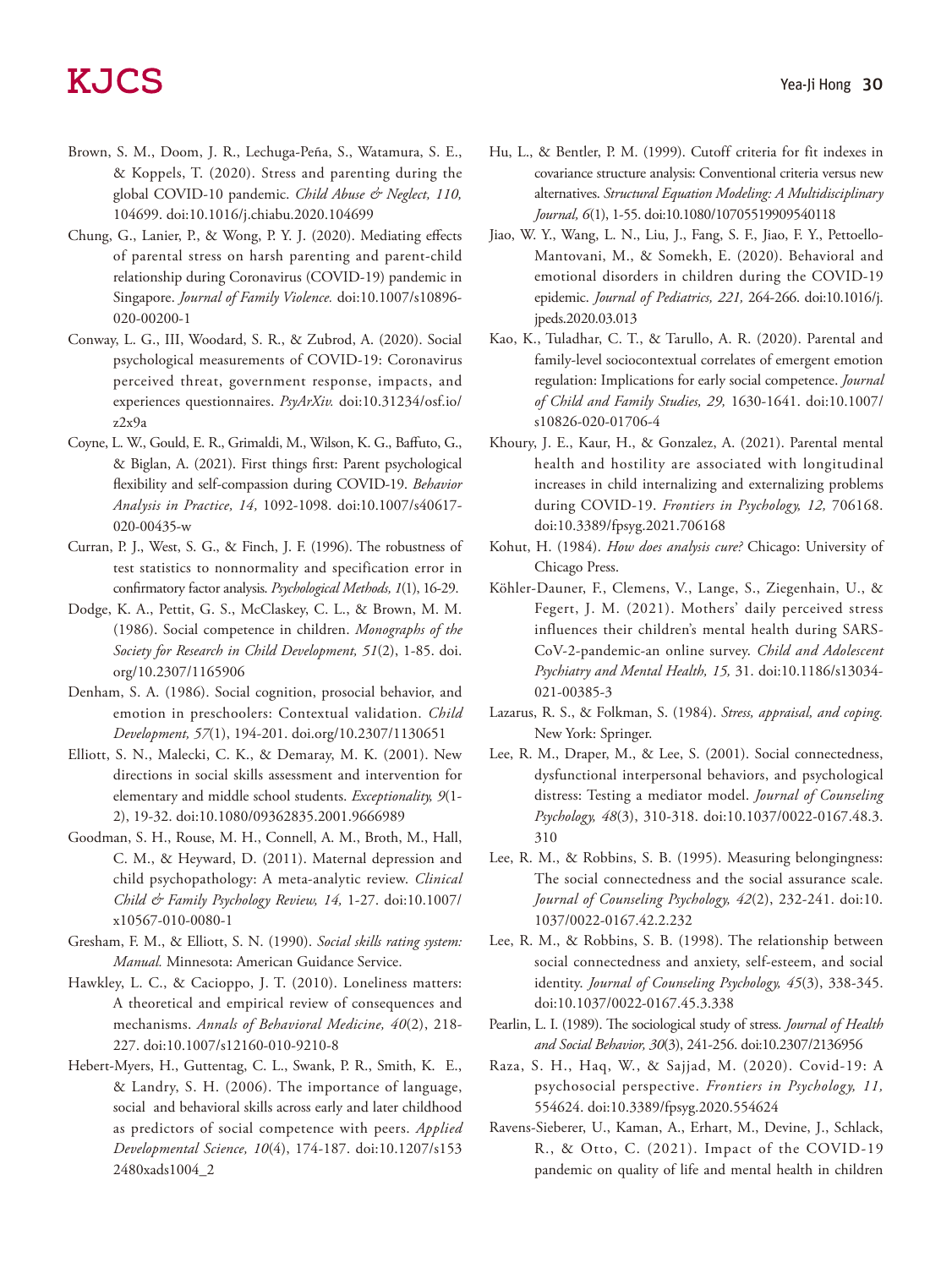and adolescents in Germany. *European Child & Adolescent Psychiatry, 2021,* 1-11*.* doi:10.1007/s00787-021-01726-5

- Rubin, K. H., Bukowski, W. M., & Parker, J. G. (2006). Peer interactions, relationships, and groups. In N. Eisenberg, W. Damon, & R. M. Lerner (Eds.), *Handbook of child psychology: Social, emotional, and personality development* (pp. 571-645). John Wiley & Sons.
- Russell, D. W., Kahn, J. H., Spoth, R., & Altmaier, E. M. (1998). Analyzing data from experimental studies: A latent variable structural equation modeling approach. *Journal of Counseling Psychology, 45*(1), 18-29. doi:10.1037/0022- 0167.45.1.18
- Schelble, J. L., Franks, B. A., & Miller, M. D. (2010). Emotion dysregulation and academic resilience in maltreated children. *Child & Youth Care Forum, 39*(4), 289-303. doi:10.1007/s10566-010-9105-7
- Shrout, P. E., & Bolger, N. (2002). Mediation in experimental and nonexperimental studies: New procedures and recommendations. *Psychological Methods, 7*(4), 422-445. doi:10.1037/1082-989X.7.4.422
- Tso, W. W. Y., Wong, R. S., Tung, K. T. S., Rao, N., Fu, K. W., Yam, J. C. S., .... Ip, P. (2020). Vulnerability and resilience in children during the COVID-19 pandemic. *European Child & Adolescent Psychiatry, 31,* 161-176. doi:10.1007/ s00787-020-01680-8
- Wang, G., Zhang, Y., Zhao, J., Zhang. J., &, Jiang, F. (2020). Mitigate the effects of home confinement on children during the Covid-19 outbreak. *The Lancet, 395,* 945-947. doi:10.1016/S0140-6736(20)30547-X
- Wang, Y., & Dix, T. (2015). Mothers' early depressive symptoms predict children's low social competence in first grade: Mediation by children's social cognition. *The Journal of Child Psychology and Psychiatry, 56*(2), 183-192. doi:10.1111/ jcpp.12297
- White, J. M., & Klein, D. M. (2008). *Family theories* (3rd ed.). Thousand Oaks, CA: Sage.
- Yang, Z., & Williams, N. A. (2021). Parenting self-efficacy mediates the association between Chinese parents' depression symptoms and their young children's social and emotional competence. *Journal of Child and Family Studies, 30,* 1261-1274. doi:10.1007/s10826-021-01930-6
- Zhang, C., Cubbin, C., & Ci, Q. (2019). Parenting stress and mother-child playful interaction: The role of emotional support. *Journal of Family Studies, 25*(2), 101-115. doi:10.1080/1322 9400.2016.1200113

#### In Korean

Chin, M., Sung, M., Son, S., Yoo, J., Lee, J., & Chang, Y. E.

(2020). Changes in family life and relationships during the COVID-19 pandemic and their associations with perceived stress. *Family and Environment Research, 58*(3), 447-461. doi:10.6115/fer.2020.032

- Chung, K.-M., Lee, K.-S., Park, J., & Kim, H.-J. (2008). Standardization study for the Korean version of parenting stress index (K-PSI). *Korean Journal of Clinical Psychology, 27*(3), 689-707.
- Choi, M.-S. (2011). The relationship of young children's cognitive levels and social competence to interpersonal problem solving abilities. *Korean Journal of Early Childhood Education, 31*(6), 5-23. doi:10.18023/kjece.2011.31.6.001
- Choi, Y. K. (2020). Policy strategies for early childhood education and care in times of Covid-19. *Health and Welfare Policy Forum, 290,* 50-63.
- Hong, S. (2000). The criteria for selecting appropriate fit indices in structural equation modeling and their rationales. *Korean Journal of Clinical Psychology, 19*(1), 161-177.
- Hong, Y.-J., An, H.-R., Lee, K., & Choi, N. (2018). Peer play discontinuity and school readiness in 5-year-olds: The moderating effect of social competence. *The Korean Journal of the Human Development, 25*(3), 133-152. doi:10.15284/ kjhd.2018.25.3.133
- Hong, Y.-J., Kang, S., Lee, K., & Choi, N. (2017). The longitudinal effects of young children's home environment stimuli on social competence: The mediating effects of linguistic and cognitive development. *The Korean Journal of the Human Development, 24*(4), 161-178. doi:10.15284/ kjhd.2017.24.4.161
- Hong, Y.-J., & Yi, S.-H. (2017). Actor and partner effects of mothers' and fathers' parenting stress and family cohesion and flexibility on warm parenting behavior. *Korean Journal of Child Studies, 38*(2), 37-50. doi:10.5723/kjcs.2017. 38.2.37
- Lee, J. H., Cho, M., Lee, C. Y., Lee, S. J., & Lee, S. M. (2014). The relationship between adult attachment and depression in inmates: The mediation effect of social connectedness. *Korean Journal of Social and Personality Psychology, 28*(3), 21-41. doi:10.21193/kjspp.2014.28.3.002
- Lim, H.-J. (2019). A study on effects of mothers' parental competence, mothers' parental anxiety, child's self-esteem, and child's happiness on child's social competence. *The Journal of Korea Open Association for Early Childhood Education, 24*(5), 133-156. doi:10.20437/ KOAECE24-5-07
- Suh, M.-O. (2004). A validation of the Korean version of the social skill rating system for preschool level (K-SSRS: Teacher and parent forms). *Korean Journal of Early Childhood Education, 24*(2), 223-242.